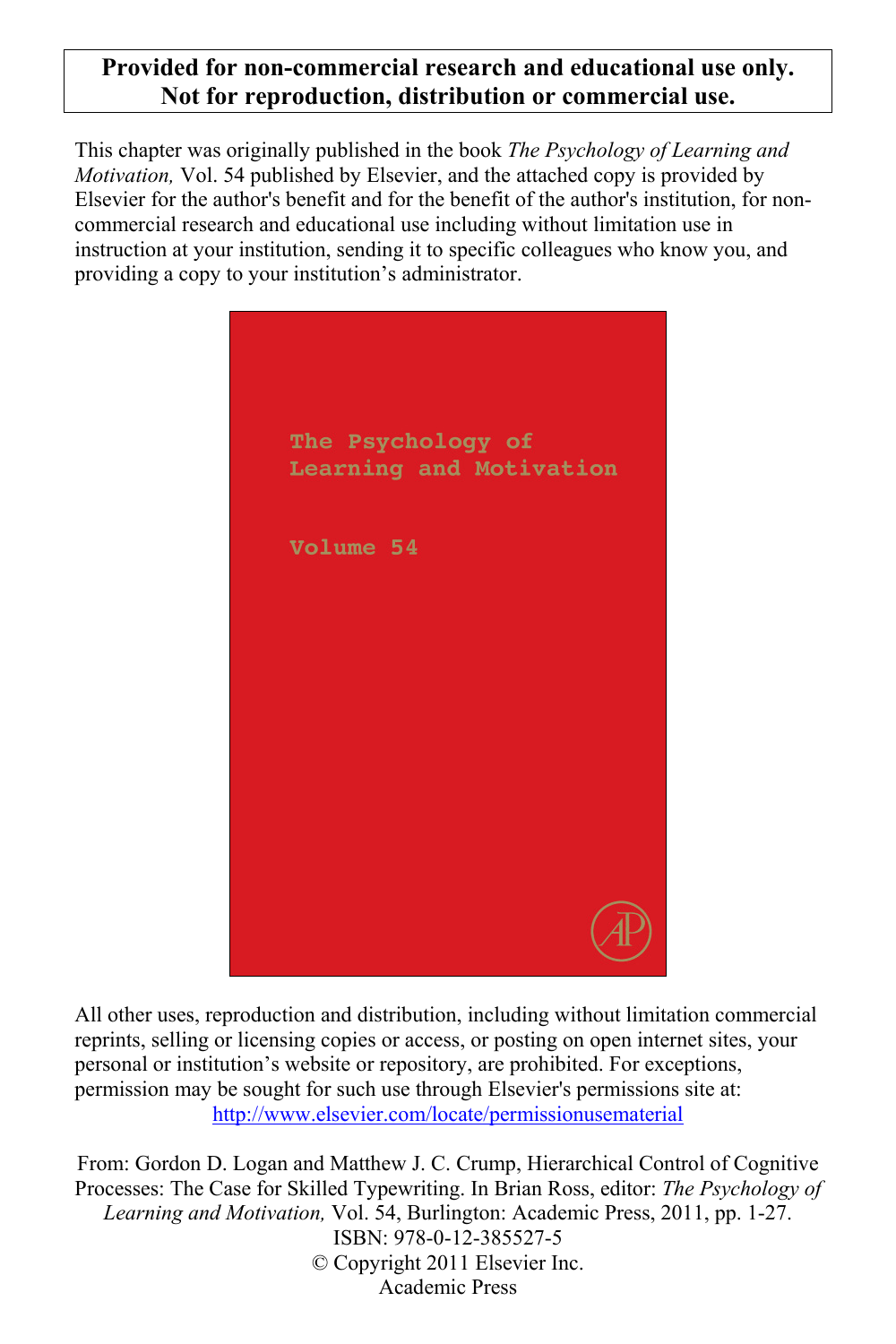# Hierarchical Control of Cognitive Processes: The Case for Skilled **TYPEWRITING**

Gordon D. Logan and Matthew J. C. Crump

# **Contents**

| 1. Introduction                                                  | $\overline{2}$ |
|------------------------------------------------------------------|----------------|
| 2. What is Hierarchical Control?                                 | 3              |
| 2.1. Hierarchy                                                   | 3              |
| 2.2. Control                                                     | 3              |
| 2.3. Hierarchical Control                                        | 4              |
| 2.4. The Case for Hierarchical Control, 0.0                      | 4              |
| 3. The Two-Loop Theory of Typewriting                            | 6              |
| 4. Distinguishing the Outer Loop and the Inner Loop              | 7              |
| 4.1. Distinguishing the Loops by Selective Influence             | 8              |
| 4.2. The Case for Hierarchical Control, 1.0                      | 9              |
| 5. Words as the Interface Between Outer and Inner Loops          | 9              |
| 5.1. Words Prime Constituent Letters in Parallel                 | 10             |
| 5.2. Words Activate Spatial Locations of Constituent Letters     | 10             |
| 5.3. Words Activate Motor Representations of Constituent Letters | 11             |
| 5.4. The Case for Hierarchical Control, 2.0                      | 11             |
| 6. The Inner Loop is Informationally Encapsulated                | 12             |
| 6.1. The Outer Loop Does Not Know Which Hand Types               |                |
| <b>Which Letter</b>                                              | 12             |
| 6.2. The Outer Loop Does Not Know Where Letters                  |                |
| Are on the Keyboard                                              | 13             |
| 6.3. The Case for Hierarchical Control, 3.0                      | 15             |
| 7. The Outer Loop and the Inner Loop Rely on Different Feedback  | 15             |
| 7.1. The Inner Loop Relies on the Feel of the Keyboard           | 15             |
| 7.2. The Outer Loop Relies on the Appearance of the Screen       | 17             |
| 7.3. The Case for Hierarchical Control, 4.0                      | 18             |
| 8. Beyond Typewriting                                            | 18             |
| 8.1. Hierarchical Control in Other Skills                        | 18             |
| 8.2. Hierarchical Control, Automaticity, Procedural Memory,      |                |
| and Implicit Knowledge                                           | 19             |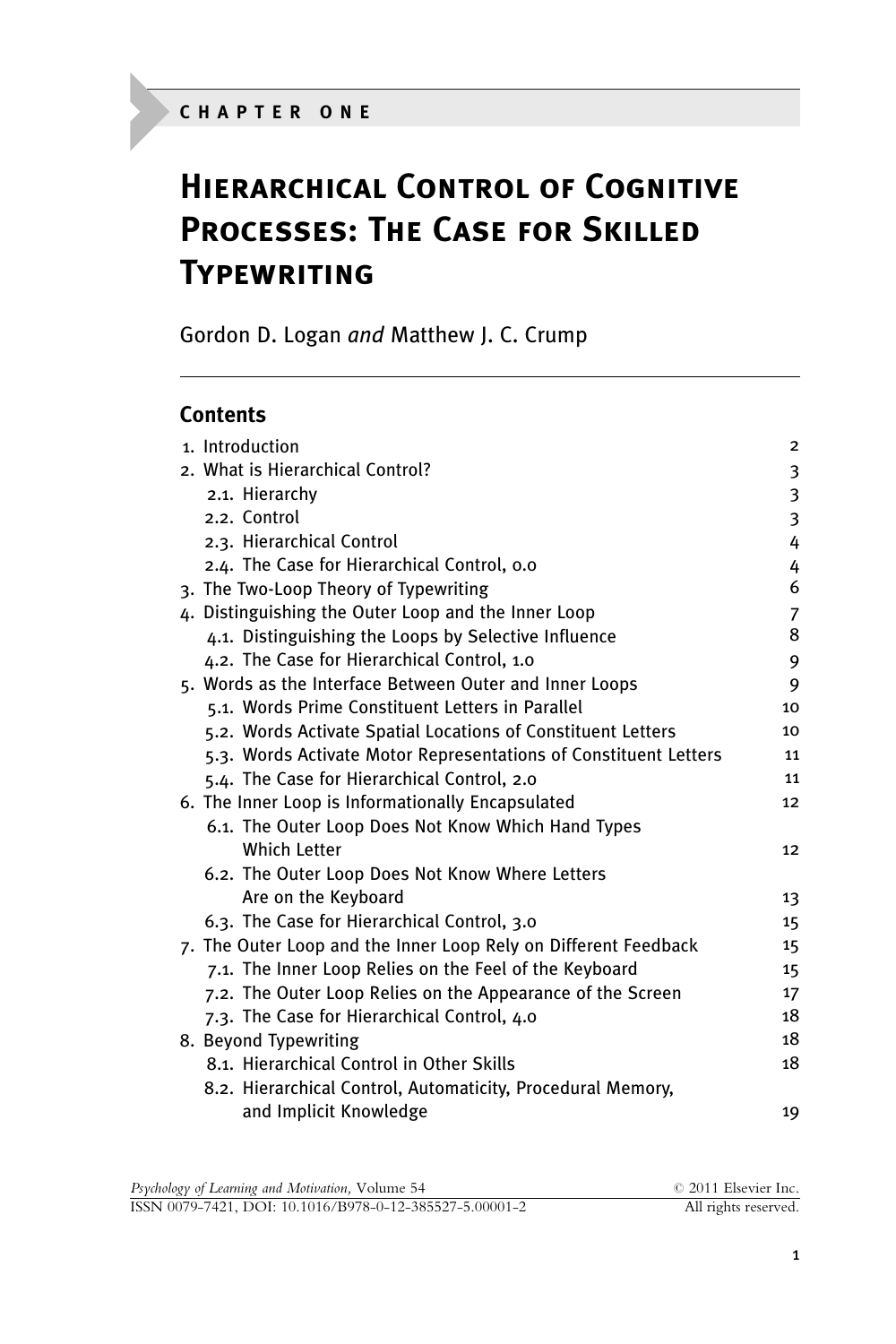| 8.3. The Development of Hierarchical Control    | 20 |
|-------------------------------------------------|----|
| 8.4. Nested Control Loops in Everyday Cognition | 22 |
| Acknowledgments                                 |    |
| References                                      | 23 |

#### Abstract

The idea that cognition is controlled hierarchically is appealing to many but is difficult to demonstrate empirically. Often, nonhierarchical theories can account for the data as well as hierarchical ones do. The purpose of this chapter is to document the case for hierarchical control in skilled typing and present it as an example of a strategy for demonstrating hierarchical control in other cognitive acts. We propose that typing is controlled by two nested feedback loops that can be distinguished in terms of the factors that affect them, that communicate through intermediate representations (words), that know little about how each other work, and rely on different kinds of feedback. We discuss hierarchical control in other skills; the relation between hierarchical control and familiar concepts like automaticity, procedural memory, and implicit knowledge; and the development of hierarchical skills. We end with speculations about the role of hierarchical control in everyday cognition and the search for a meaningful life.

# 1. Introduction

The idea that cognition is controlled hierarchically is ubiquitous but enigmatic. Hierarchical control was a critical issue in the cognitive revolution against the behaviorists in the 1950s ([Lashley, 1951; Miller, Galanter, &](#page-24-0) [Pribram, 1960\)](#page-24-0) and it remains a common feature in modern theories of executive control in cognitive science and cognitive neuroscience [\(Badre,](#page-23-0) [2008; Cooper & Shallice, 2000; Logan & Gordon, 2001; Miller & Cohen,](#page-23-0) [2001; Norman & Shallice, 1986](#page-23-0)). Nevertheless, the case for hierarchical control is weaker than it ought to be, with much of cognitive psychology focused on simple tasks that can be explained readily in terms of the stimulus–response associations that the behaviorists favored [\(Logan, 1988;](#page-25-0) [Shiffrin & Schneider, 1977](#page-25-0)). Many of the more complex tasks can be explained by nonhierarchical control as well as by hierarchical control (see [Botvinick & Plaut, 2004, 2006](#page-23-0) vs. [Cooper & Shallice, 2000, 2006a, 2006b\)](#page-23-0). In this chapter, we present the case for hierarchical control in skilled typewriting. We present a theory that claims there are two hierarchically nested feedback loops in skilled typewriting and we present evidence that the two loops can be distinguished by factors that selectively influence them, that words are the interface between the two loops, that the two loops share little knowledge beyond words, and that the two loops rely on different feedback. We offer this analysis as a method for making the case for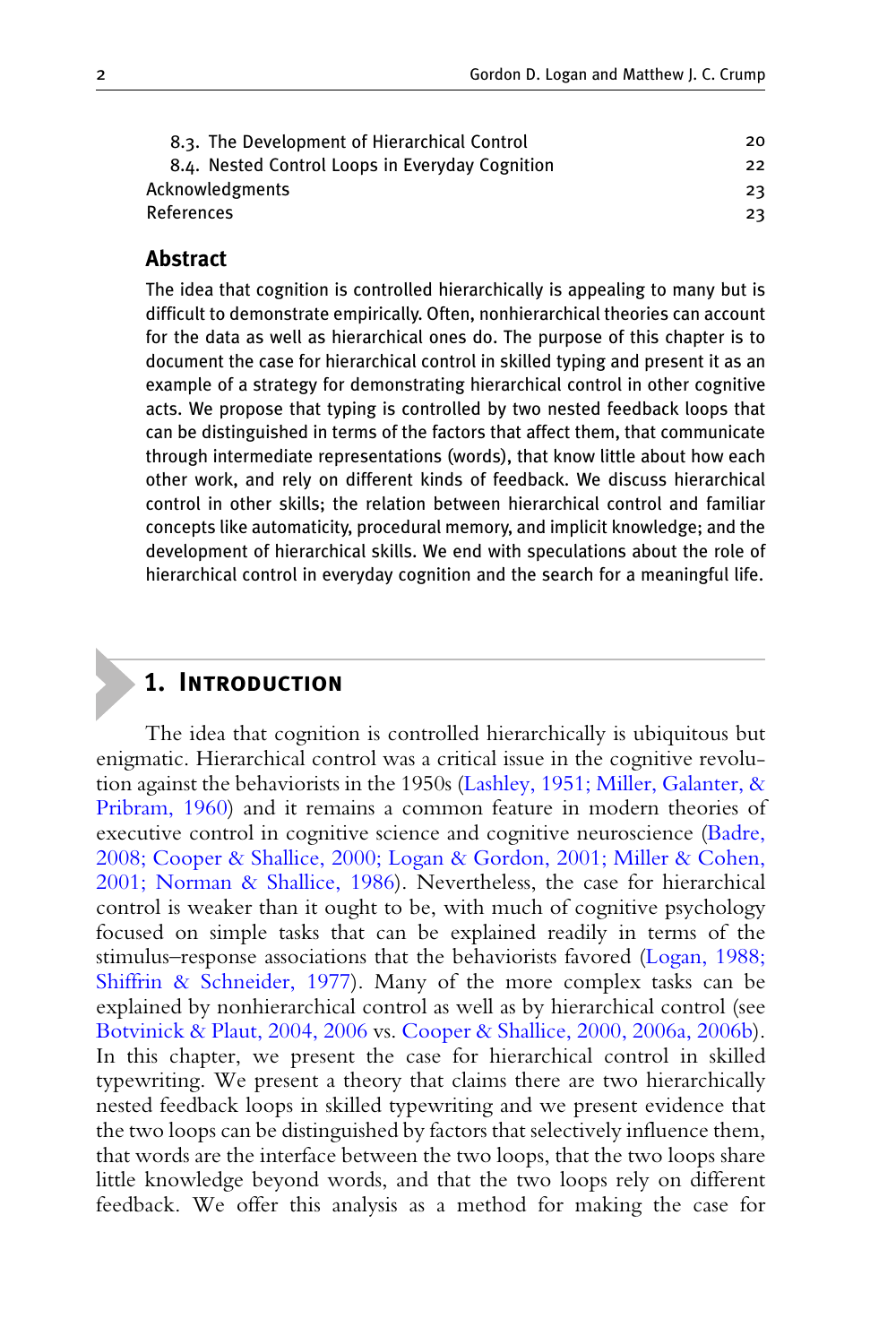hierarchical control in other instances of cognitive control, and we draw implications from our analysis of typewriting to other issues and topics in cognitive control of thought and action.

# 2. What is Hierarchical Control?

#### 2.1. Hierarchy

The case for hierarchical control must begin with definitions of hierarchy and control so we know what we are looking for when we examine typewriting. A hierarchy is a representation that has at least two levels with a one-to-many mapping of elements in the higher level to elements in the lower level [\(Markman, 1999; Novick & Hurley, 2001\)](#page-25-0). The texts that typists type satisfy this definition: Texts are made of paragraphs, paragraphs are made of sentences, sentences are made of words, and words are made of letters. Typists' psychological representations of the texts must reflect this structure, so typing is driven by hierarchical representations. However, the debate about hierarchical control is not about hierarchical representation, but rather, about whether the processes that operate on the representations are also hierarchical. Hierarchical representation does not imply hierarchical processing. The same processes could operate at different levels of a hierarchical representation. For example, [Schneider and Logan \(2006, 2007\)](#page-26-0) had subjects perform a sequence of tasks and argued that the sequence and the tasks were represented at different levels of a hierarchy but suggested that the same memory retrieval processes operated on both levels (also see [Botvinick & Plaut, 2004\)](#page-23-0). The case for hierarchical control requires more than demonstrating hierarchical representations.

#### 2.2. Control

A process is controlled if it is willfully directed toward the fulfillment of a goal [\(Logan, 1988; Miller et al., 1960](#page-25-0)). "Willfully" is a difficult component of this definition. Some argue that a process is willful if it is chosen voluntarily [\(Arrington & Logan, 2004](#page-23-0)). Others argue that a process is willful if it can be interrupted on demand [\(Logan, 1982; Logan & Cowan, 1984\)](#page-25-0). However, there is no consensus on conceptual or operational definitions of will [\(Wegner,](#page-27-0) [2002\)](#page-27-0). "Goal directed" is an easier component and we will focus on it in this chapter. We assume that typing is willful. People do not type by accident.

[Miller et al. \(1960\)](#page-25-0) expressed this definition of control in a generic feedback loop called a TOTE unit. TOTE stands for "test, operate, test, exit," which involves a comparison of the current state with the goal state (test), followed by the execution of an operation intended to reduce the difference between the current state and the goal state (operate), followed by another comparison of the current state with the goal state (test). If the current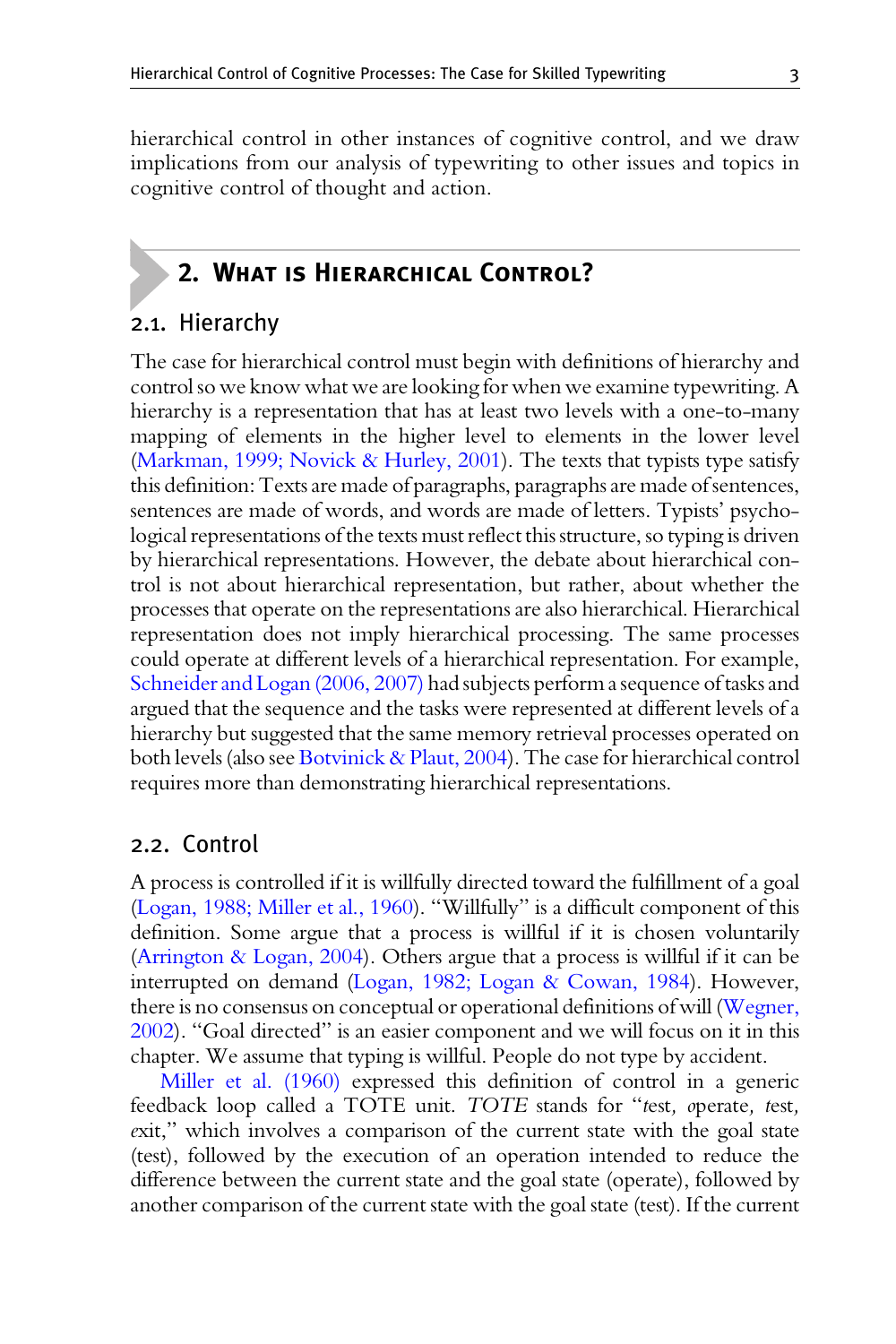state matches the goal state, the task is completed, and the system goes on to pursue other goals (exit). If the current state does not match the goal state, the task is not yet complete, and the operate phase is engaged again, iterating until the goal state is attained. For example, the finger movements in typing the letter "T" can be described by a TOTE that compares the goal state ("is the index finger above the T key?") with the current state of the finger ("the index finger is above the F key"), resulting in successive operations (movements toward the T key) until the goal state is satisfied (the index finger is above the T key and ready to strike it). TOTE units embody control because the operations are directed toward the attainment of a goal.

#### 2.3. Hierarchical Control

[Miller et al. \(1960\)](#page-25-0) offered TOTE units as a cognitive or cybernetic alternative to the generic stimulus–response bond in behaviorist psychology. TOTE theory was a conceptual advance over stimulus–response bonds because TOTEs have more structure (see [Chomsky, 1959](#page-23-0)). They can be concatenated to create extended chains of complex behavior, which Miller et al. called plans. For example, the plan for typing the letter "T" can be described by a sequence of two TOTEs, in which the first moves the finger from its current location to the location above the T key, as described in the earlier example, and the second depresses the key (the test is "is the key depressed?" and the operation is "push the index finger down"). More importantly for our purposes, TOTEs can be nested hierarchically. The operate phase of one TOTE can be replaced by another TOTE or a series of TOTEs that describe the details of the operation. Thus, the two-TOTE plan for moving the finger and depressing the key can be viewed as the operate phase of a superordinate TOTE that types the letter.

The operations in the subordinate TOTEs need not resemble the operations in the superordinate TOTE, so hierarchical processes (nested operations) can be distinguished from hierarchical representations (nested goals). Moreover, TOTEs can be modular and informationally encapsulated [\(Fodor, 1983](#page-24-0)): a superordinate TOTE need not be aware of the operations in its subordinate TOTEs. The superordinate TOTE only needs to know that the subordinate TOTEs moved the current state toward the superordinate goal state. These features are important in typewriting, so we will adopt the idea of nested TOTEs—nested feedback loops—as our generic definition of hierarchical control.

## 2.4. The Case for Hierarchical Control, 0.0

The case for hierarchical control in any domain requires several demonstrations. First, there must be at least two levels of processing that can be distinguished by manipulations of experimental factors. Selective influence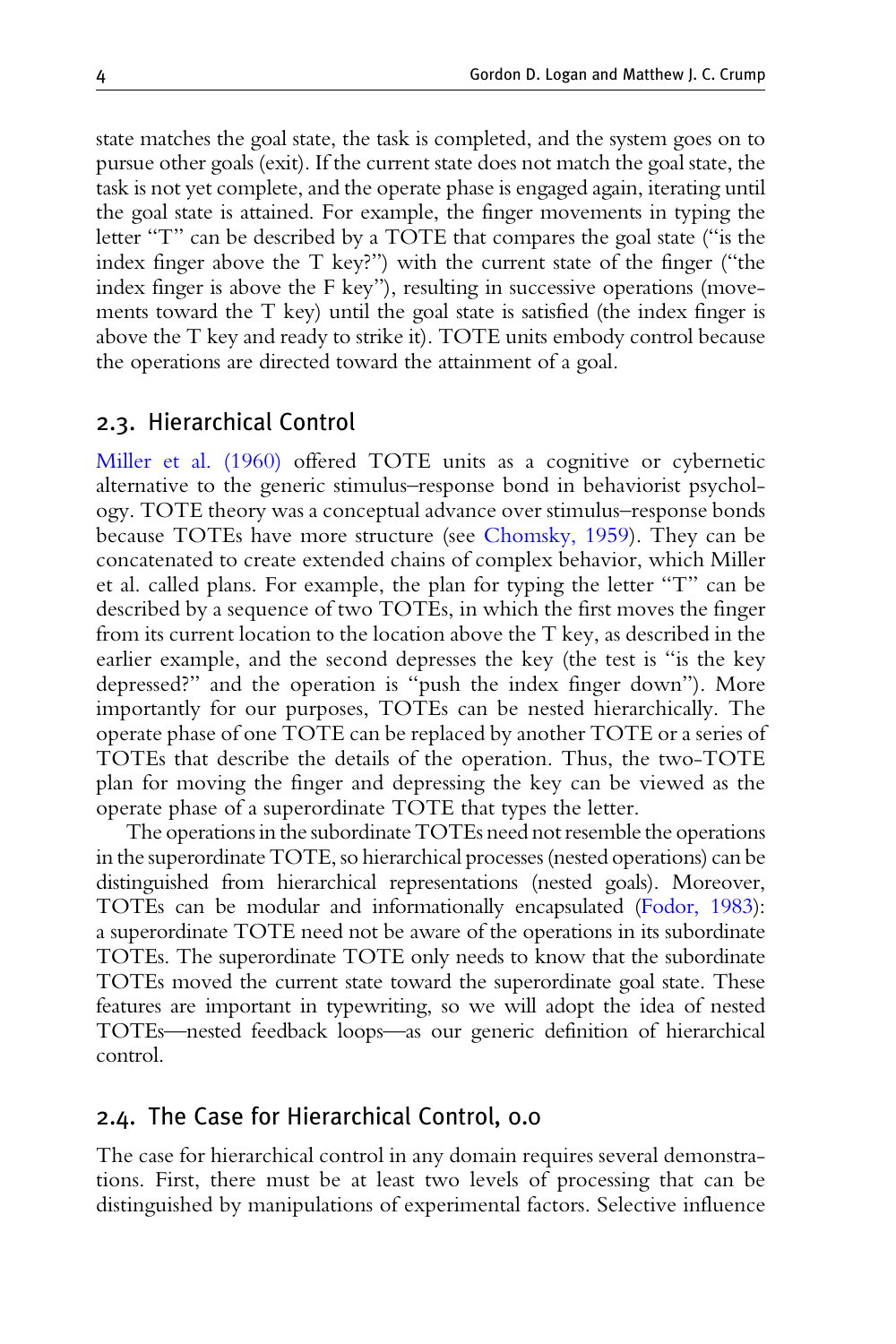by itself is not strong evidence for hierarchical processing because it is also found for separate processes that are not arranged hierarchically (e.g., [Sternberg, 1969\)](#page-27-0). Nevertheless, processes that cannot be distinguished from one another cannot be said to be organized hierarchically, so this is a necessary but not sufficient step in developing the case. To make this part of the case, we review studies of selective influence in typewriting.

Second, the two levels of processing must operate on different kinds of information that exist at different levels of an informational hierarchy, with the higher level operating on higher-level information than the lower level. One way to make this part of the case is to demonstrate an informational hierarchy and show that information at some intermediate level serves as the interface between levels of processing. The higher level deals with units at this intermediate level and higher; the lower level deals with units at this intermediate level and lower. To make this part of the case, we review studies that show the role of words as the interface between language processes and motor control in typewriting.

Third, the two levels of processing must divide the intellectual labor required to perform the task in a way that is consistent with hierarchical processing. The higher level must deal with larger structures and broader goals than the lower level. Moreover, the higher level should not know much about what the lower level is doing. The higher level should issue commands and determine whether they are executed without knowing the details of how the lower level executes the commands. The lower level should be informationally encapsulated, so the details of its processing are not available to the higher level [\(Fodor, 1983\)](#page-24-0). To make this part of the case, we review studies that show that skilled typists know little about how they type.

Fourth, the two levels of processing must utilize different kinds of feedback, appropriate to the goals they address. The higher level should process feedback about higher-level goals and the lower level should process feedback about lower-level goals. Demonstrating sensitivity to different kinds of feedback requires identifying the goals that drive each level of processing and identifying the states of the cognitive system or states of the environment that signal progress toward those goals. To make this part of the case, we review studies that identify different levels of feedback that are utilized in skilled typewriting.

Finally, the levels of processing must be integrated in an overarching theory of the computations involved in successful performance. The first four steps mostly address whether two or more levels can be distinguished. The computational analysis specifies the relation between the levels, situating them in a larger system whose parts are individually necessary and jointly sufficient to perform the task at hand. This part of the case has already been made in typewriting: several computational theories have been proposed and tested ([John, 1996; Rumelhart & Norman, 1982; Salthouse, 1986;](#page-24-0)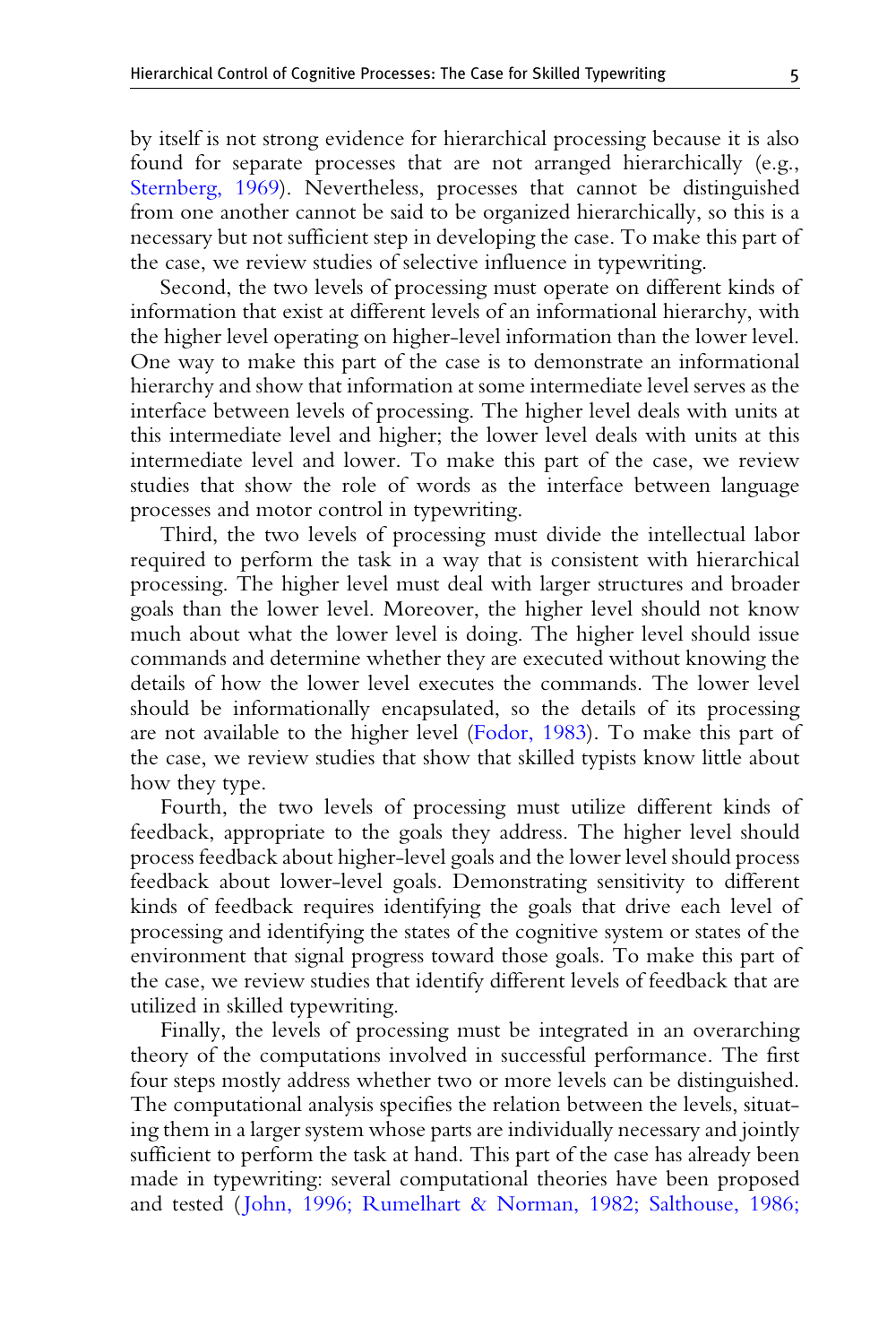[Wu & Liu, 2008](#page-24-0)). Our analysis of typewriting abstracts two hierarchically nested levels of processing from these previous theories. Our efforts at establishing the first four steps in the case are grounded in these more complex theories, which specify the hierarchical relation between the two levels in computational terms.

# 3. The Two-Loop Theory of Typewriting

Typewriting is a recent skill in human history. The QWERTY keyboard on which English speakers type was patented on July 14, 1868 by Christopher Latham Scholes. In 1876, the first book was created on a typewriter (Tom Sawyer by Mark Twain). By 1900, typewriters were in common use and Scholes was heralded as an emancipator for bringing women into the workplace as typists. From 1900 to 1980, typists were a small group of trained professionals who spent most of their time transcribing text—copy typing. The proliferation of personal computers in the 1980s brought typing to the masses. Now, typing is ubiquitous. Most American homes, businesses, and schools have computers, and most college-age people have strong typing skills. In 800 college-age typists we tested, mean typing speed was 68 words per minute  $(SD = 18; \text{ range} = 21-$ 126), similar to yesterday's professional typists. In 246 typists we surveyed, the average age at which they started typing was 10 years. They had typed for 10.8 years and currently spent 4.4 h per day on their computers. Seventy-eight percent had formal training in typing, averaging 44 weeks in duration. The nature of their typing was different from yesterday's professional typists: Only 9% of their typing involved transcription, 51% involved composition (e-mail, essays), and 40% involved other activities (instant messages, search engines, user ID, etc.). In addition, they averaged 40 text messages per day (range  $= 0$ –500).

Compared to most tasks studied in cognitive science and cognitive neuroscience, typewriting is a complex activity. It involves many successive responses that are strongly constrained. The input is constrained by language processing and the output is constrained by the QWERTY keyboard. The act of typing itself is constrained by the need for speed and accuracy. All of the characters in each word have to be typed as quickly as possible in the correct order ([Lashley, 1951](#page-24-0)). These constraints engage a wide variety of processes, ranging from language comprehension and generation to hand and finger movements ( [Johns, 1996; Rumelhart &](#page-24-0) [Norman, 1982; Salthouse, 1986; Shaffer, 1976; Wu & Liu, 2008](#page-24-0)).

Our research has been guided by a simple model of typewriting that divides the many processes into two nested feedback loops or TOTEs: an outer loop that begins with language comprehension or generation and ends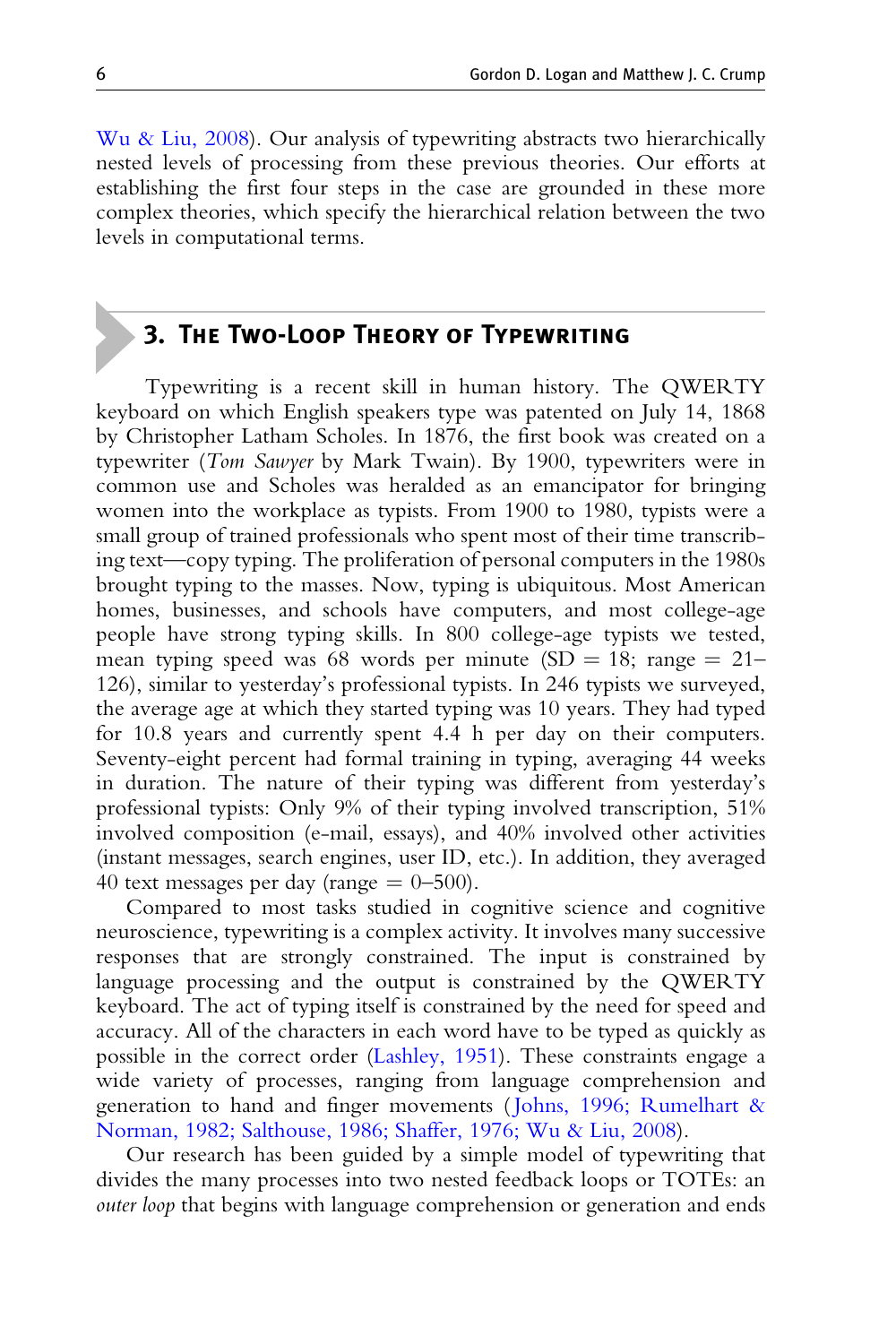with a series of words to be typed, and an inner loop that begins with a word to be typed and ends with a series of keystrokes ([Logan & Crump, 2009](#page-25-0)). It is said that science carves nature at the joints. Our outer-loop inner-loop theory is intended to carve typewriting at a major joint, like severing an arm at the shoulder. Other theories address smaller joints, distinguishing more components and focusing on finer details of performance such as the timing of keystrokes ([Gentner, 1987; Soechting & Flanders, 1992;](#page-24-0) [Sternberg, Monsell, Knoll, & Wright, 1978; Terzuolo & Viviani, 1980;](#page-24-0) [Viviani & Laissard, 1996](#page-24-0)) and the kinematics of finger movements [\(Flanders & Soechting, 1992; Gordon, Casabona, & Soechting, 1994;](#page-24-0) [Soechting & Flanders, 1992](#page-24-0)). We do not deny the importance of these smaller joints. Instead, we argue that the distinction between the outer loop and the inner loop is important and general. It encompasses theories that address finer details and it leads to testable hypotheses and useful extensions to other instances of cognitive control.

In recent years, we have amassed evidence that makes a strong case for hierarchical control in typewriting. We have shown that the outer loop and inner loop are affected by different factors, that they communicate at the level of words rather than sentences or keystrokes, that the outer loop knows little about the workings of the inner loop, and that the two loops rely on different kinds of feedback. In the remaining pages, we describe the experiments that support these claims and suggest how our experimental procedures might be used to generalize these claims to other instances of cognitive control.

## 4. Distinguishing the Outer Loop and the Inner Loop

A straightforward way to distinguish the outer loop and the inner loop is to examine response times and interkeystroke intervals in discrete typewriting tasks, in which a single word is presented and subjects are instructed to type it as quickly as possible. Response time is the interval between the onset of the word and the registration of the first keystroke. In our theory, response time measures the duration of outer-loop processes that identify the word on the screen and pass it to the inner loop. Response time must also include the duration of inner-loop processes that prepare and execute the first keystroke. Thus, response time measures the duration of both loops.

Interkeystroke interval is the interval between successive keystrokes. It is tempting to think of interkeystroke interval as a response time, but we should not yield to that temptation [\(Lashley, 1951](#page-24-0)). High-speed films of typists typewriting show that finger movements often occur in parallel, and the finger movement for one keystroke often begins before the finger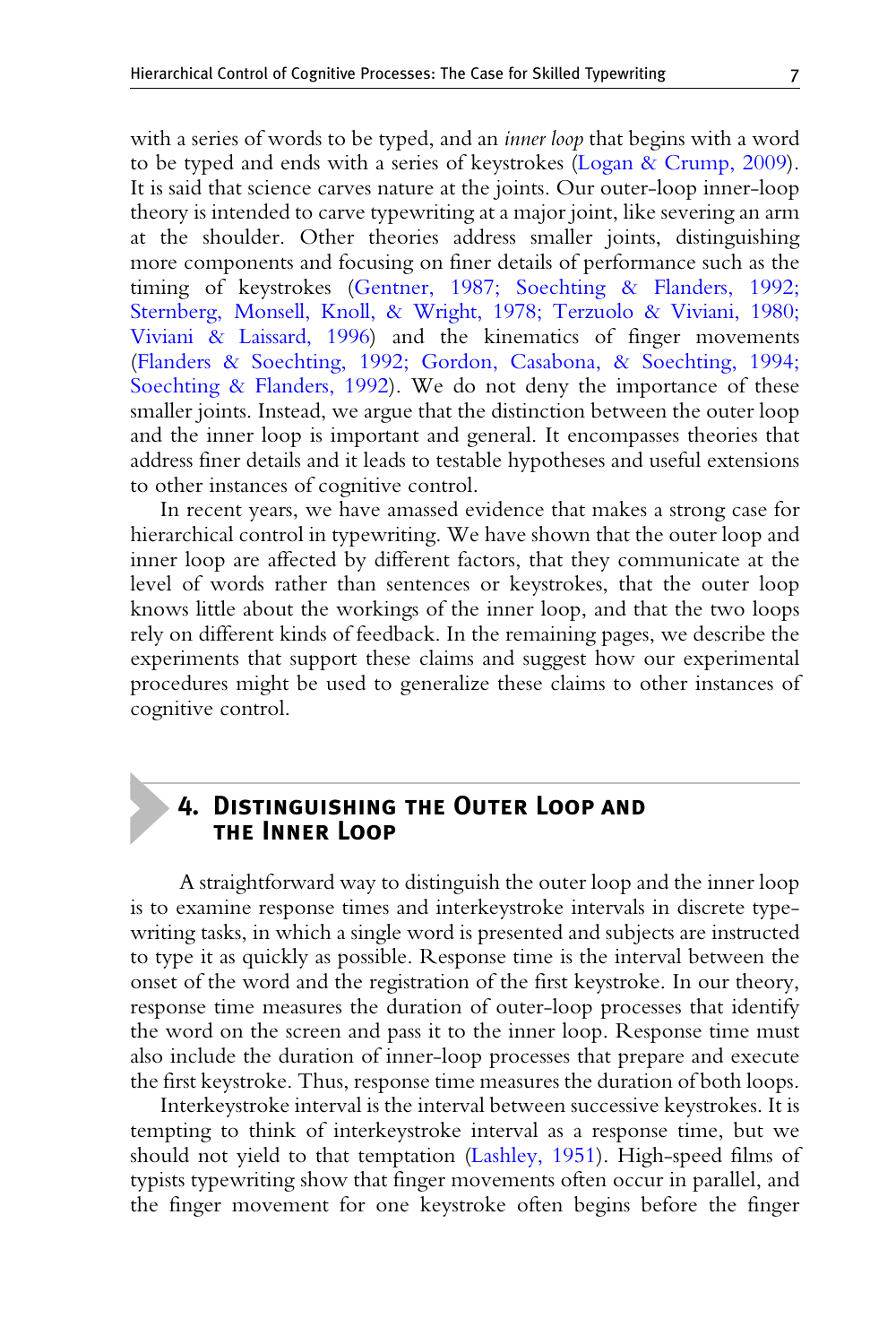movement for the preceding keystroke ends [\(Flanders & Soechting, 1992\)](#page-24-0). Thus, it is better to think of interkeystroke interval as measuring the finishing times of concurrent, temporally overlapping processes. In our theory, interkeystroke interval measures processing in the inner loop. The inner loop prepares and executes successive keystrokes, and interkeystroke interval measures the rate at which this occurs.

# 4.1. Distinguishing the Loops by Selective Influence

In our theory, outer and inner loops can be distinguished by experimental factors that selectively influence response time and interkeystroke interval ([Sternberg, 1969](#page-27-0)). For example, [Logan and Zbrodoff \(1998\)](#page-25-0) ran a [Stroop](#page-27-0) [\(1935\)](#page-27-0) task with typewritten responses and found that the congruency of the color and the word affected response time but not interkeystroke interval. This suggests that congruency affects the choice of the word to type, which is the business of the outer loop, but not the execution of the keystrokes in the word, which is the business of the inner loop. Similarly, [Logan \(2003\)](#page-25-0) had typists type words presented on the left or right side of a central fixation point and found Simon-type interference for words typed entirely with the left or right hand. The congruency of stimulus and hand locations affected response time but not interkeystroke interval, suggesting that congruency affects the choice of the word to type but not the execution of keystrokes.

Some of the factors that are important in typewriting do not selectively influence a single stage of processing, and this limits the utility of selective influence in distinguishing the outer loop from the inner loop. For example, [Crump and Logan \(2010a\)](#page-24-0) examined repetition priming in typewriting, presenting words several times and comparing performance on repeated words with performance on new words that had not been presented in the experiment. We found that repetition reduced both response time and interkeystroke interval, suggesting that repetition affects only inner-loop processing, which contributes to both measures. However, repetition could affect both inner- and outer-loop processing. Other data suggest that repetition priming facilitates perceptual and conceptual processing [\(Logan,](#page-25-0) [1990\)](#page-25-0), which is part of the outer loop, so we can reject the hypothesis that repetition affects only inner-loop processing, but the data themselves cannot distinguish between the hypotheses. The problem is that repetition priming does not selectively influence outer- and inner-loop processing.

More generally, factors that do not selectively influence the outer and inner loops cannot be used to distinguish between them [\(Sternberg, 1969\)](#page-27-0). This limits the utility of the contrast between response times and interkeystroke intervals as a way to distinguish between outer and inner loops. Even more generally, the problem of selective influence shows the limits of defining processes in terms of the factors that affect them [\(Garner,](#page-24-0) [Hake, & Eriksen, 1956; Logan, Coles, & Kramer, 1996; Sternberg, 1969\)](#page-24-0).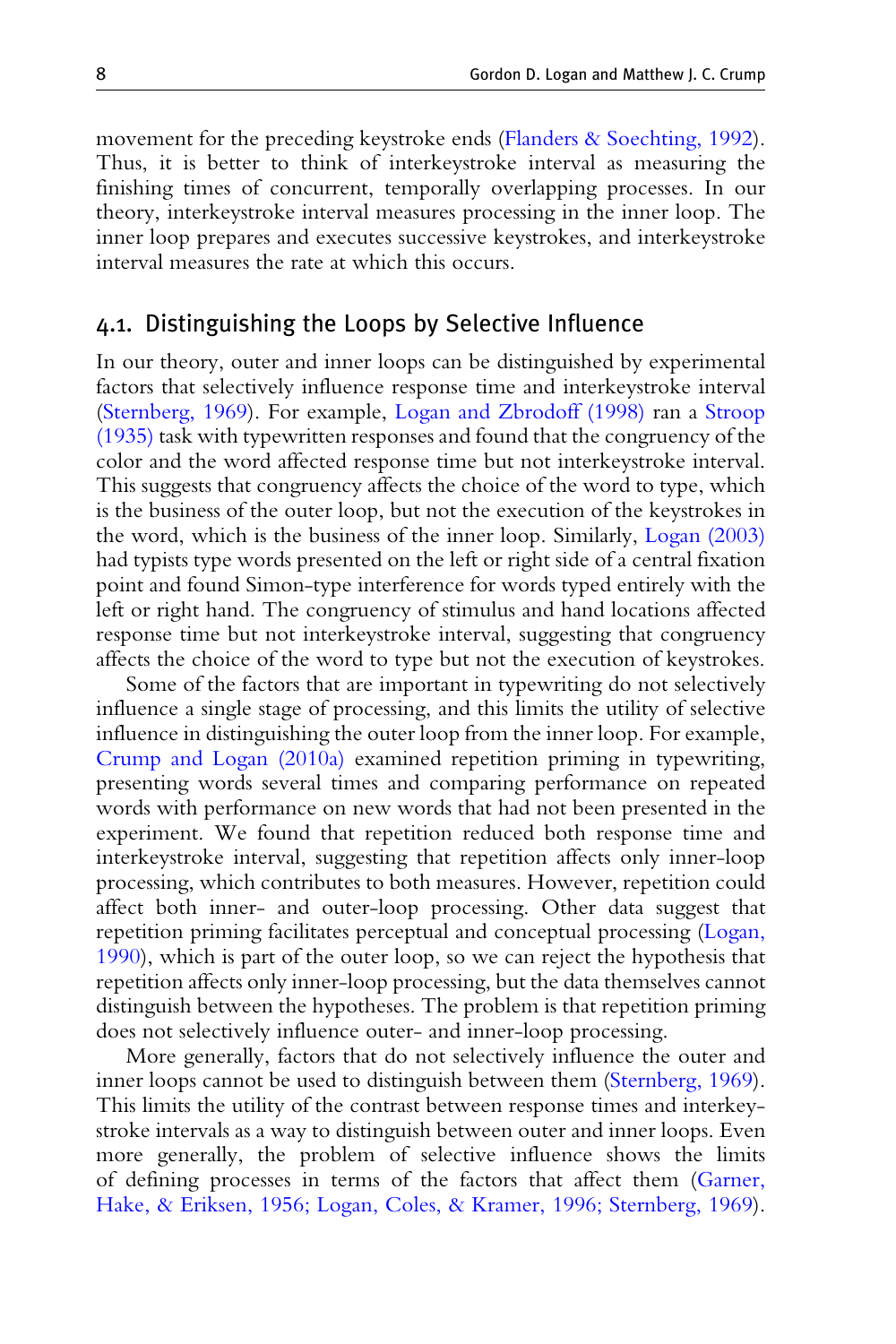We prefer to define processes in terms of the computations they require. Finally, the method of selective influence works only with discrete typing tasks in which response time can be defined meaningfully. It does not work with continuous typing tasks, which only provide information about interkeystroke intervals.

#### 4.2. The Case for Hierarchical Control, 1.0

Studies of selective influence suggest that the outer and inner loops are affected by different factors, but they also indicate that the two loops are sometimes affected by the same factors. Thus, studies of selective influence suggest that two separate processes underlie typewriting but do not provide strong evidence for hierarchical control.

## 5. Words as the Interface Between Outer and Inner Loops

There is abundant evidence that words are important units in typewriting. Manipulations of units larger than the word have little effect on typewriting: scrambled sentences are typed as quickly as intact ones [\(Fendrick, 1937; Gentner, Larochelle, & Grudin, 1988; Shaffer &](#page-24-0) [Hardwick, 1968\)](#page-24-0). However, manipulations of units smaller than the word have a strong effect: scrambled words and random letter strings are typed more slowly than intact words [\(Fendrick, 1937; Gentner et al., 1988;](#page-24-0) [Shaffer & Hardwick, 1968](#page-24-0)). Studies that manipulated preview of the text to be typed found that increasing preview from 1 to 8 characters (approximately one word) increased typing speed, but further increases in preview up to 40 characters produced no further increase ([Hershman & Hillix, 1965;](#page-24-0) [Shaffer, 1973](#page-24-0)). More generally, reading (250–350 words/min) and speaking (120–200 words/min) are much faster than typing (50–100 words per minute; [Rayner & Clifton, 2009](#page-26-0)), so the effects of units larger than the word may be absorbed while the outer loop waits for the inner loop to finish the current word.

We interpret these effects as evidence for the proposition that words are the interface between the outer and inner loops. The outer loop generates a series of words to be typed, through language generation or comprehension, and passes them one by one to the inner loop. The inner loop takes each word and translates it into a series of letters to be typed, translates the letters into a series of keystrokes, and executes them one by one on the keyboard. The hierarchical relationship between words and letters is mirrored in the hierarchical relationship between the outer and inner loops: One word in the outer loop corresponds to several letters in the inner loop.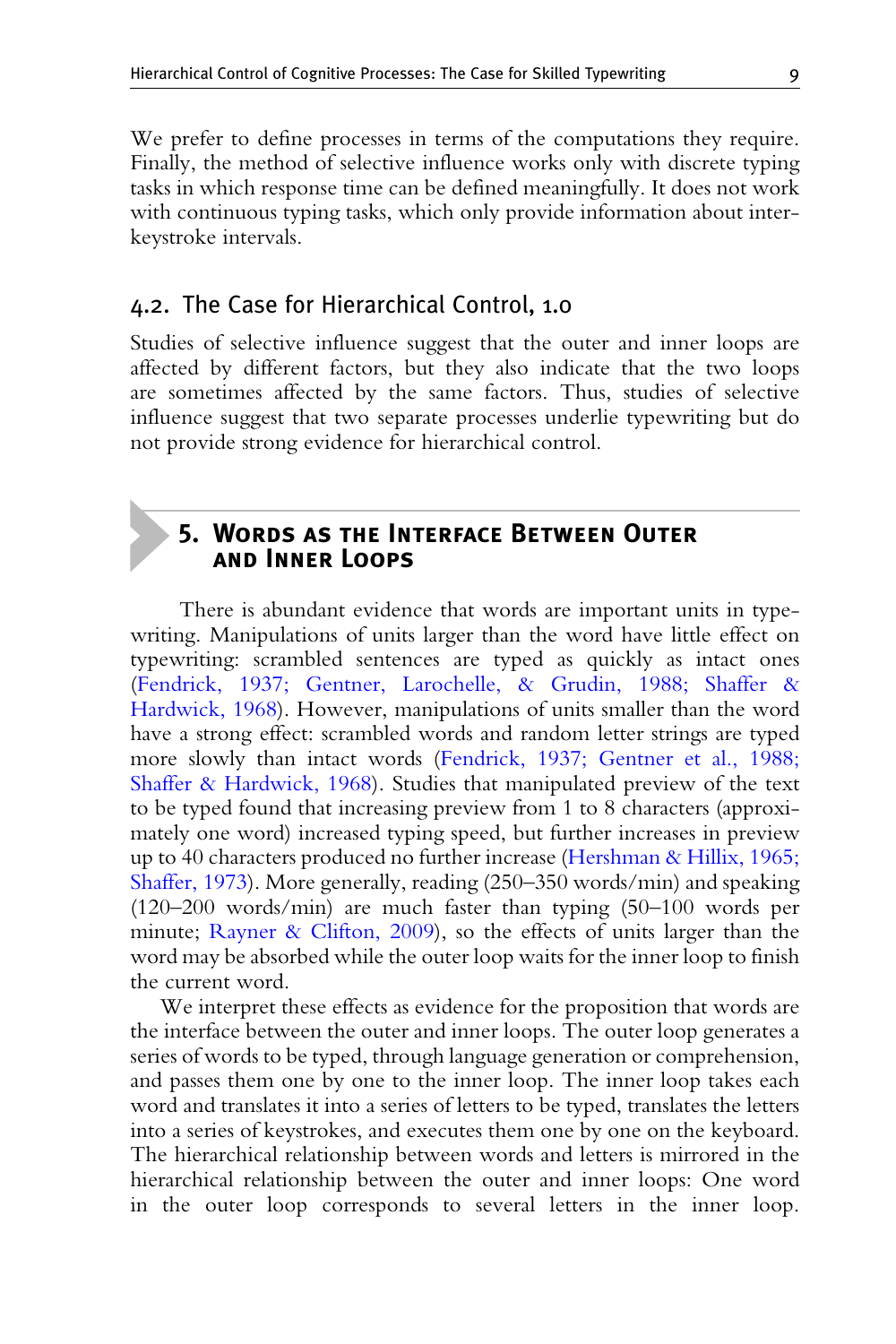This perspective predicts that words will activate their constituent letters and the corresponding keystrokes in parallel. We tested this prediction in three ways.

## 5.1. Words Prime Constituent Letters in Parallel

[Crump and Logan \(2010b\)](#page-24-0) developed a priming technique, in which typists were given five- or seven-letter words as primes. On some trials, the prime was followed by another copy of itself, and typists typed the word. On other trials, the prime was followed by a single-letter probe, and typists typed the letter. The letter was either the first, middle, or last letter in the prime word or a randomly chosen letter that did not appear in the prime. We found that typists typed the single-letter probes faster if they appeared in the prime word than if they did not, suggesting that the prime activated all of its constituent letters. Priming was greater for the first letter than for the middle and last letters, but there was no difference in priming for the middle and last letters. This suggests that there is an advantage to the first letter, perhaps because it must be typed first, but the middle and last letters were activated similarly, which is consistent with the hypothesis that all letters in the word are activated in parallel.

The priming words were presented visually, so it is possible that the priming effects were perceptual rather than motoric: seeing the letter in a word may have sped up perceptual processing of single-letter probes. We addressed this possibility in two ways. First, we presented auditory primes rather than visual ones and found the same effects: response time to singleletter probes was faster when the letters were part of the prime word than when they were not. Priming was greater for the first letter than for middle and last letters, but middle and last letters were primed equally. This shows that visual presentation of the primes is not necessary to produce withinword priming effects. Second, we presented strings of consonants as primes. The strings of consonants should be represented as several units in the outer loop, and we assumed that only the first unit would be passed to the inner loop. Consistent with this assumption, we found priming for the first letter of the string but no priming for the middle or last letter. This shows that visual presentation of the primes is not sufficient to produce within-word priming effects.

# 5.2. Words Activate Spatial Locations of Constituent Letters

[Logan \(2003\)](#page-25-0) had typists type single words presented to the left or right of a central fixation point. There were three types of words: LEFT/right words were constructed such that all letters were typed entirely in the left or right hand (e.g., rest), LEght/riFT words were constructed such that the first two letters were typed with one hand and the remaining letters were typed with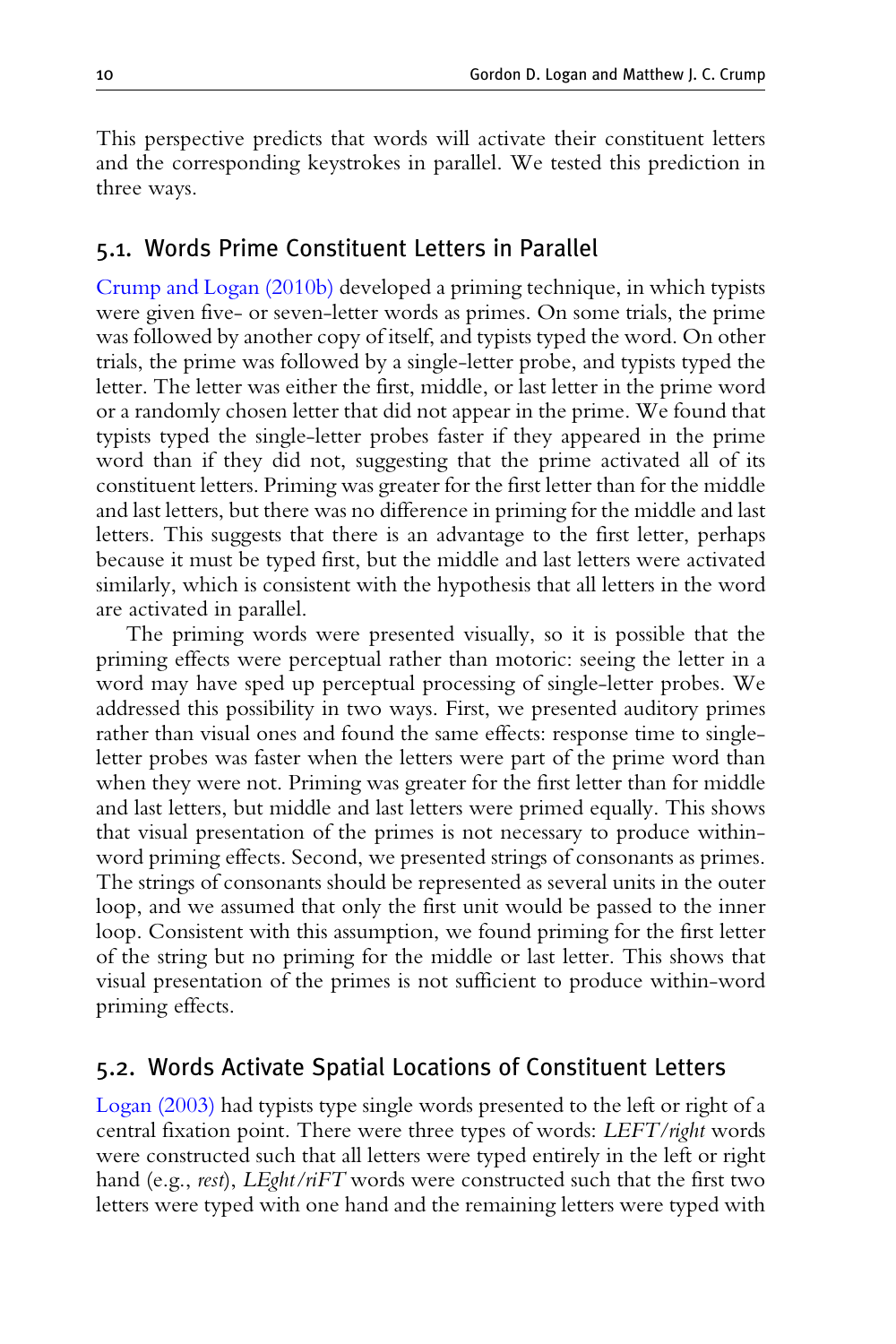the other (e.g., *swim*), and *Light/rEFT* words were constructed such that the first letter was typed in one hand and the remaining letters were typed in the other hand (e.g., dump). If the words activated their constituent keystrokes in parallel, then there should be a Simon-type effect [\(Simon & Small, 1969](#page-26-0)), in which words presented on the same side of the screen as their constituent keystrokes should be typed faster than words presented on the opposite side of the screen. Importantly, the Simon effect should be stronger when more letters were typed in one hand; distributing letters across the hands should weaken the effect. Consistent with this prediction, the Simon effect was stronger with LEFT/right and LEght/riFT words than with Light/rEFT words. The effect of letters beyond the first suggests that the spatial locations of all the letters were activated in parallel.

#### 5.3. Words Activate Motor Representations of Constituent Letters

[Logan, Miller, and Strayer \(2011\)](#page-25-0) presented LEFT/right, LEght/riFT, and Light/rEFT words centrally and measured the lateralized readiness potential in the electroencephalogram while typists typed them. The lateralized readiness potential is the difference in electrical potential between electrodes located over the left and right motor cortex (C3 and C4 in the international 10–20 system; [Jasper, 1958\)](#page-24-0). It reflects the process of response selection, measuring the growth in activation of motor representations of responses that are about to be executed ([Coles, 1989\)](#page-23-0). Logan et al. focused on the early part of the lateralized readiness potential time-locked to the first keystroke to measure activation of motor representations while the first response was selected. If the constituent keystrokes of a word are activated in parallel, then the amplitude of the lateralized readiness potential for the first keystroke should decrease systematically as progressively more keystrokes are activated in the opposite hand. Thus, the lateralized readiness potential should be greater for LEFT/right words than for LEght/riFT words, and greater for LEght/riFT words than for Light/rEFT words. However, if the constituent keystrokes are activated in series, then there should be no effect of subsequent letters on the lateralized readiness potential for the first letters of LEFT/right, LEght/riFT, and Light/rEFT words. The results were consistent with parallel activation: the amplitude of the lateralized readiness potential for the first keystroke decreased monotonically from LEFT/right to LEght/riFT to Light/rEFT words.

## 5.4. The Case for Hierarchical Control, 2.0

The idea that words are the interface between the outer loop and the inner loop provides strong evidence for hierarchical control. Outer-loop processes operate on structures larger than the word in comprehending and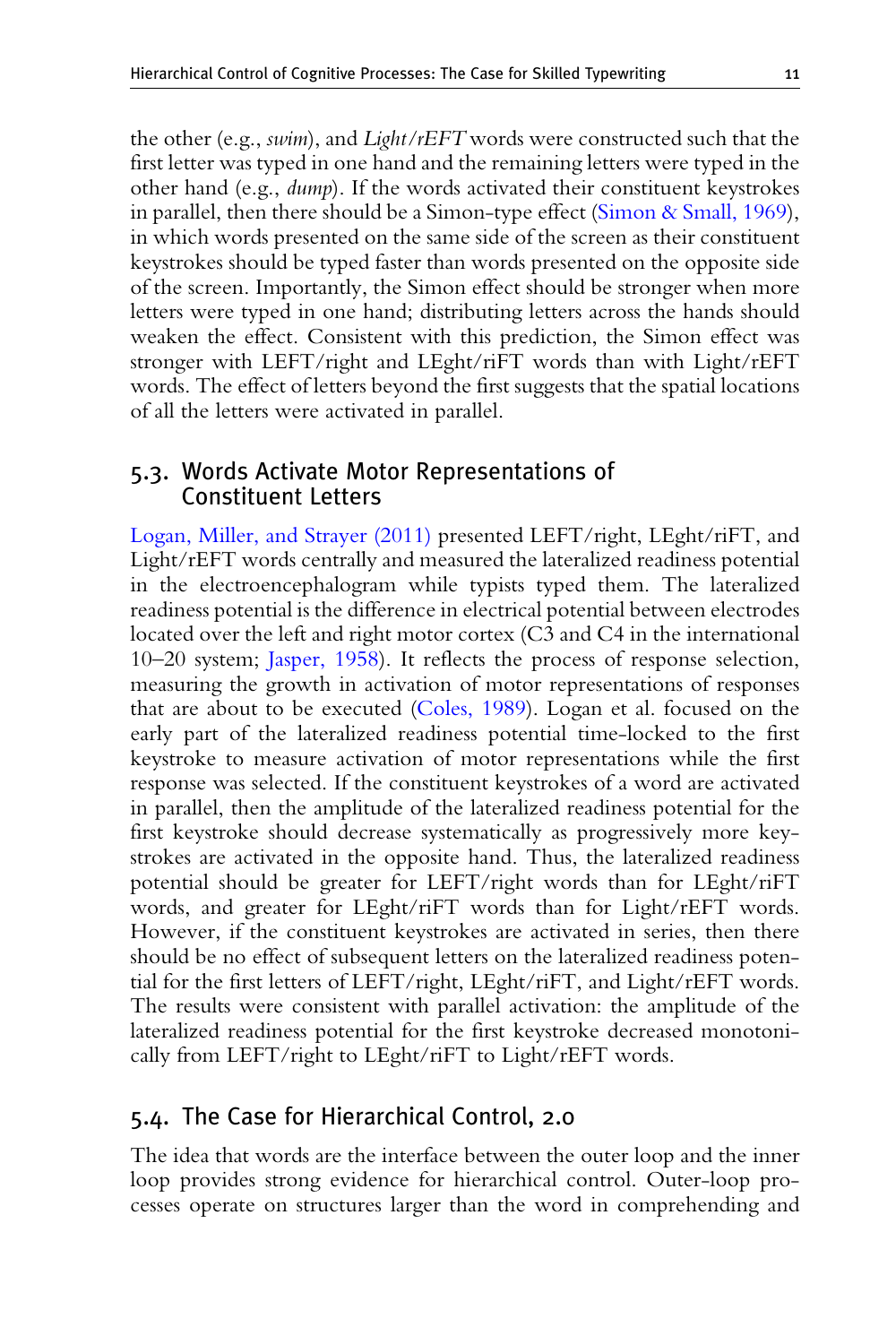generating language, and that processing results in a series of words that are passed one at a time to the inner loop. Inner-loop processes translate the word into letters, motor plans addressed to keyboard locations, and ultimately, keystrokes. Three lines of evidence provide strong support for the notion that outer-loop words translate to inner-loop motor plans in parallel, reflecting the one-to-many mapping that is characteristic of a hierarchy. Together with the evidence that the two loops may be influenced selectively by experimental factors, this evidence strengthens the case for hierarchical control of typewriting.

# 6. The Inner Loop is Informationally Encapsulated

Our outer-loop inner-loop theory assumes that the intelligence required to type text is divided between the loops. The outer loop is concerned with language generation and comprehension, and its job is to produce a string of words to be typed. The inner loop is concerned with translating words into letters, finger movements, and keystrokes, and its job is to produce a series of keystrokes on the keyboard. With this division of labor, the outer loop does not need to know what the inner loop does. It only needs to provide the inner loop with words to be typed, one at a time. We believe that the outer loop does not know what it does not need to know. The inner loop is informationally encapsulated [\(Fodor, 1983\)](#page-24-0), so the outer loop does not know how the inner loop does what it does. In this respect, typing is like other skills that exhibit paradoxical dissociations between explicit knowledge and implicit knowledge: practitioners of high-level skills know how to perform very well but do not know much about how they do it ([Beilock & Carr, 2001; Beilock, Carr, MacMahon, &](#page-23-0) [Starkes, 2002; Terzuolo & Viviani, 1980\)](#page-23-0).

## 6.1. The Outer Loop Does Not Know Which Hand Types Which Letter

The outer loop knows which words must be typed and it is able to spell the words, but it usually does not break words down into letters before passing them to the inner loop. The previous section summarized the evidence suggesting that the outer loop passes whole words to the inner loop, and the inner loop breaks the words down into letters and assigns the letters to particular hands and particular keyboard locations. This division of labor suggests that the outer loop does not know which hand types which letter but the inner loop does (it must because it types letters correctly).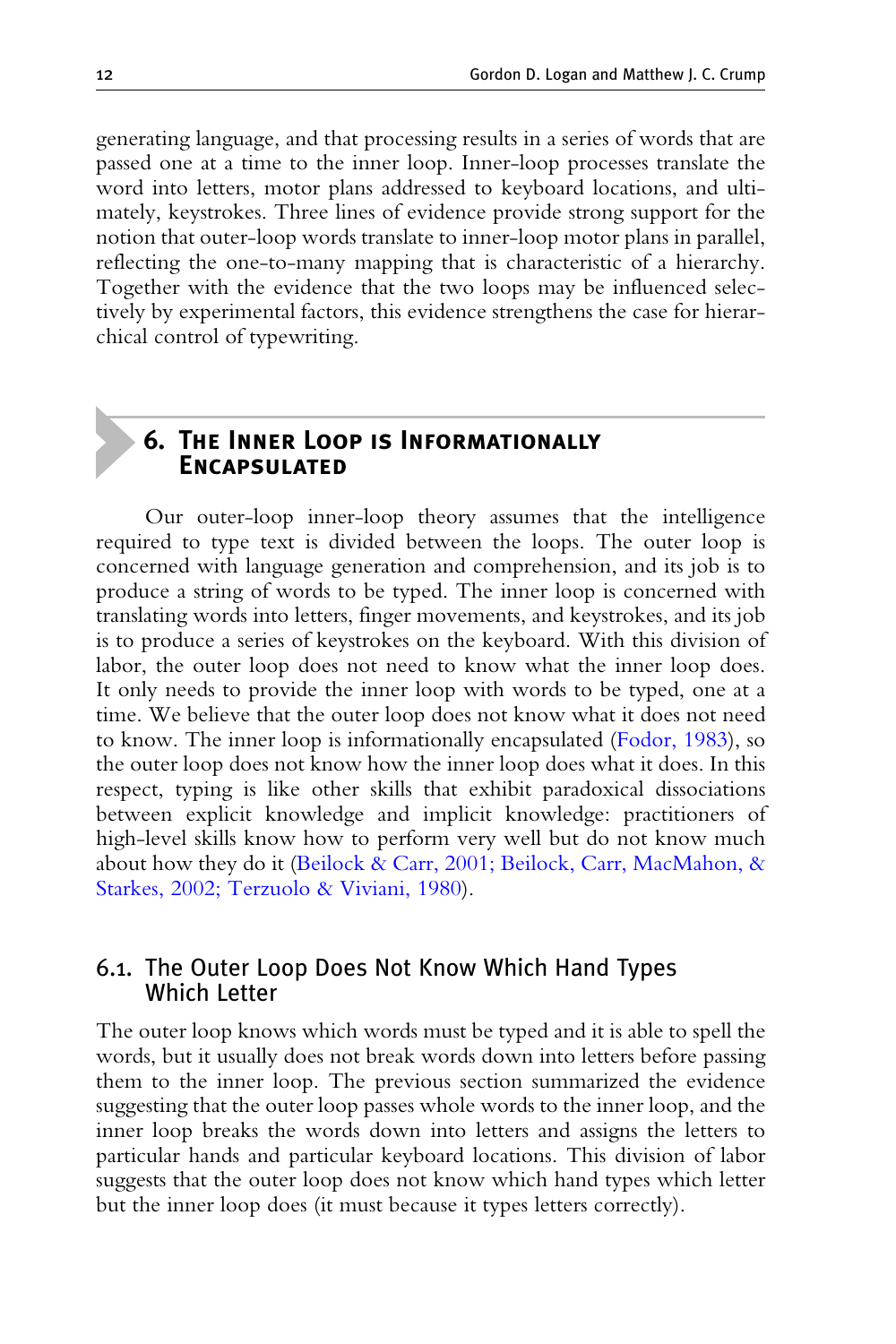[Logan and Crump \(2009\)](#page-25-0) showed that the outer loop does not know which hand types which letter by having typists type only the letters assigned to one hand. This was very disruptive, as you can confirm for yourself by typing only the right-hand letters in this sentence. In one experiment, we had typists type whole paragraphs and told them to type only the left-hand letters (or only the right-hand letters). With these instructions, typists typed 14 words per minute and made errors on 33% of the words. When the same typists typed the same texts under instructions to type normally (i.e., to type all letters), their typing speed was 80 words per minute and they made errors on only 6% of the words. Similar results were found when typists typed single words preceded by a cue that told them whether to type the words in one hand (LEFT or RIGHT) or to type all the letters (WHOLE). The requirement to type only the letters in one hand increased the response time by 454 ms (a 54% increase), interkeystroke interval by 153 ms/keystroke (a 104% increase), and error rate by 16% (a 304% increase). A control experiment in which the letters to be typed were cued by color ("type only the red letters") produced no disruption, suggesting that the difficulty lay in discovering which hand typed which letter.

These gargantuan disruptions are paradoxical: They suggest that skilled typists do not know which hand types which letters, yet they choose the correct hand 5–6 times/s in normal typing. Our two-loop hypothesis resolves the paradox by proposing that the inner loop is informationally encapsulated. In order to discover which hand types which letter, the outer loop must observe the inner loop's output. To type letters from only one hand, the outer loop must slow the inner-loop's cycle time so that it has time to observe which hand was selected and inhibit the keystroke if necessary. Other investigators have shown similar disruptions from drawing attention to the details of performance in other skills [\(Beilock & Carr, 2001;](#page-23-0) [Beilock et al., 2002\)](#page-23-0). Our research provides one explanation for the disruption: performance must slow down so the outer loop can observe the details, and that disrupts timing and the fluency of performance.

#### 6.2. The Outer Loop Does Not Know Where Letters Are on the Keyboard

Another paradox in typing skill concerns knowledge of where the letters are located on the keyboard. Our intuitions as typists tell us we have little explicit knowledge of letter location, yet our fingers find the correct locations five to six times per second. We suggest that this is also a consequence of the division of labor between outer and inner loops and another example of encapsulated inner-loop knowledge. In this case, there may be stronger motivation for encapsulating knowledge about letter location in the inner loop: the locations of letters in words rarely correspond to the locations of letters on the keyboard (e.g., the letters in pout are in opposite left-to-right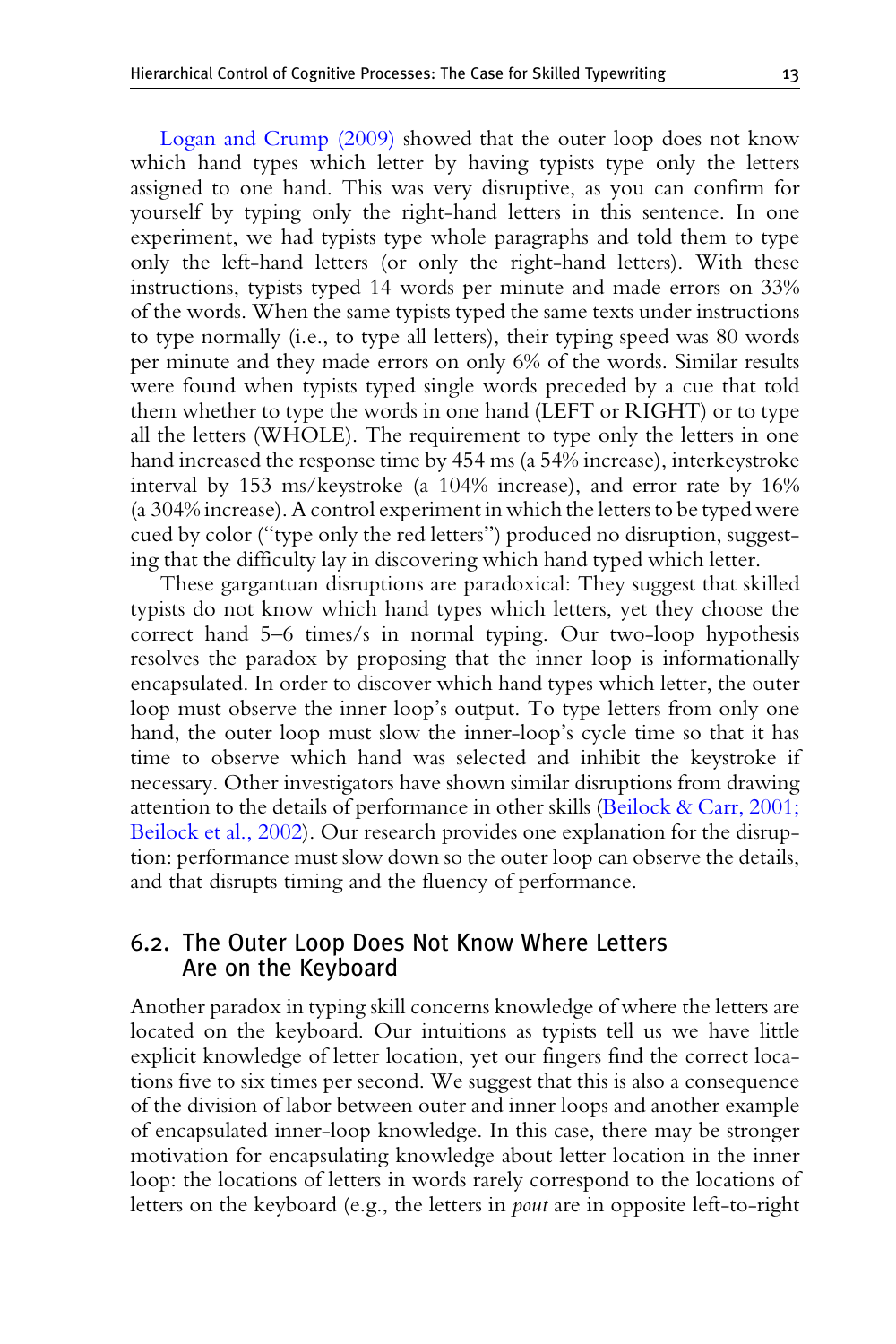order on the screen and on the keyboard). Encapsulating knowledge about letter location and communicating information about letters through the intermediary representations of words may reduce the costs of stimulus– response incompatibility.

[Liu, Crump, and Logan \(2010\)](#page-25-0) had skilled typists make explicit judgments of the relative locations of keys on the keyboard, using standard procedures from the literature on spatial memory ([McNamara, 1986;](#page-25-0) [Stevens & Coupe, 1978](#page-25-0)). We asked typists to imagine that they were standing on a key on the keyboard (e.g., F) facing a particular direction (e.g., the space bar) and then point to the location of another letter (e.g., W), indicating the direction with a mouse. When typists judged the relative direction with no keyboard in the testing room and so could only rely on explicit (outer loop) knowledge of keyboard locations, the absolute angular error (the unsigned difference between the actual angle and the judged angle) was 47°. A control group who made the same judgments when it could see the keyboard in the room had an absolute angular error of 28°. Another control group who made the same judgments after typing the letters on a keyboard covered by a box to prevent it from seeing the keys had an absolute angular error of 23°.

In a second experiment, [Liu et al. \(2010\)](#page-25-0) had skilled typists use a mouse to drag a depiction of a key to its location relative to another key. The absolute angular error was smaller overall, but it was still greater for typists who had to imagine the keyboard (29°) than for typists who could look at the keyboard (17°) or type the letters on a keyboard covered by a box to block vision (14°). Absolute distance error—the unsigned distance between the correct location and the location to which they dragged the key—was 81 mm for typists who imagined the keyboard, 58 mm for typists who saw the keyboard, and 54 mm for typists who typed the letters on a keyboard covered by a box.

This experiment allowed us to compare the relative precision of explicit and implicit knowledge of letters on the keyboard. In the explicit judgments, the standard deviation of the distance between the correct and judged location (signed distance error) was 28 mm. To estimate the standard deviation of the distance between correct and judged location in implicit judgments, we assumed that location was represented implicitly as a bivariate normal distribution centered on the key and that the percentage of correct responses reflected the proportion of the distribution that fell within the boundaries of the key. Typists who imagined the keyboard typed 93% of the keystrokes correctly in a typing test, so we assumed that 93% of the distribution fell within the boundaries of the key. We estimated a  $z$  score for the radius of the bivariate normal distribution by taking the square root of the 93rd quantile of a chi-square distribution with 2 degrees of freedom. The quantile was 5.2. The square root corresponds to a  $z$  score of 2.28, which corresponds to a standard deviation of 4.2 mm for implicit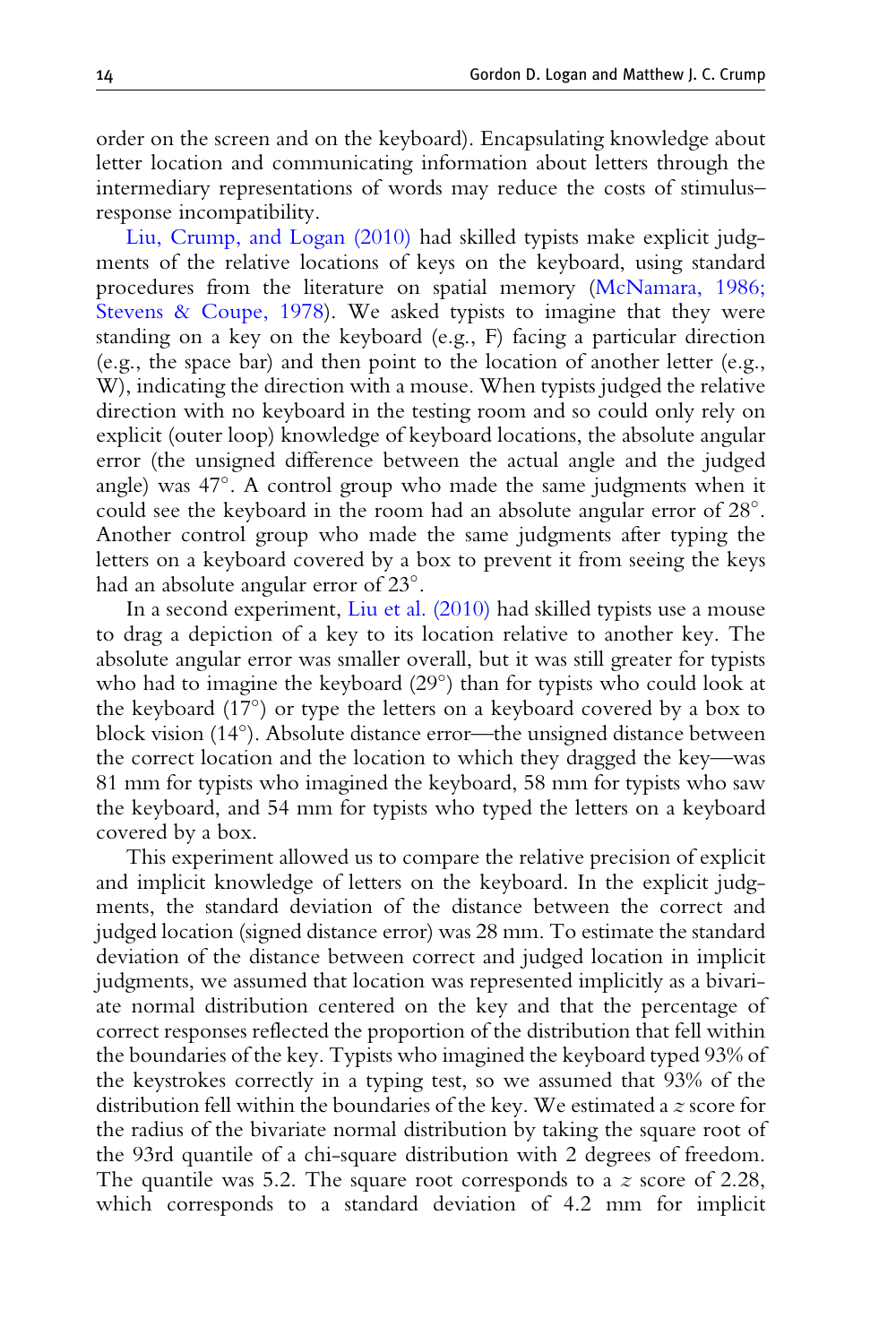knowledge of key location. Thus, explicit knowledge of keyboard location is  $(28/4.2=)$  6.7 times less precise than implicit knowledge of keyboard location. This analysis underestimates the difference in precision because it assumes that all typing errors are misplaced keystrokes, and that is not the case. Insertions, deletions, and transpositions are more common [\(Lessenberry, 1928; Logan, 1999](#page-24-0)). The standard deviation of implicit knowledge of key location may be much smaller than 4.2 mm.

# 6.3. The Case for Hierarchical Control, 3.0

Two lines of research provide strong evidence that the outer loop does not know what the inner loop is doing. This informational encapsulation is characteristic of the division of labor in hierarchical control, in which the higher level issues commands and notes that they are executed but does not know the details of how the commands are executed [\(Beilock & Carr, 2001;](#page-23-0) [Beilock et al., 2002; Fodor, 1983\)](#page-23-0). Together with the evidence for selective influence and limited word-level communication between loops, the evidence for informational encapsulation makes the case for hierarchical control even stronger.

## 7. The Outer Loop and the Inner Loop Rely on Different Feedback

Feedback loops are defined in terms of the goals they are intended to achieve, the operations they carry out in order to achieve them, and the feedback they evaluate to determine whether or not the operations were successful. TOTE units evaluate feedback in the test phase by comparing the goal state and the current state. Thus, feedback can be identified by discovering the goal state and the current states—mental or physical—to which the TOTE is sensitive. Different TOTEs should be sensitive to different feedback. Nested TOTEs should be sensitive to a finer grain of feedback than the superordinate TOTEs in which they are nested. This suggests that the outer and inner loops should be sensitive to different kinds of feedback, and the feedback for the inner loop should be finer-grained than the feedback for the outer loop. We have two lines of evidence supporting this proposition.

## 7.1. The Inner Loop Relies on the Feel of the Keyboard

[Crump and Logan \(2010c\)](#page-24-0) asked whether the inner loop relied on different feedback than the outer loop, assessing the role of the "feel" of the keyboard in supporting skilled typing (also see [Gordon & Soechting, 1995; Terzuolo](#page-24-0)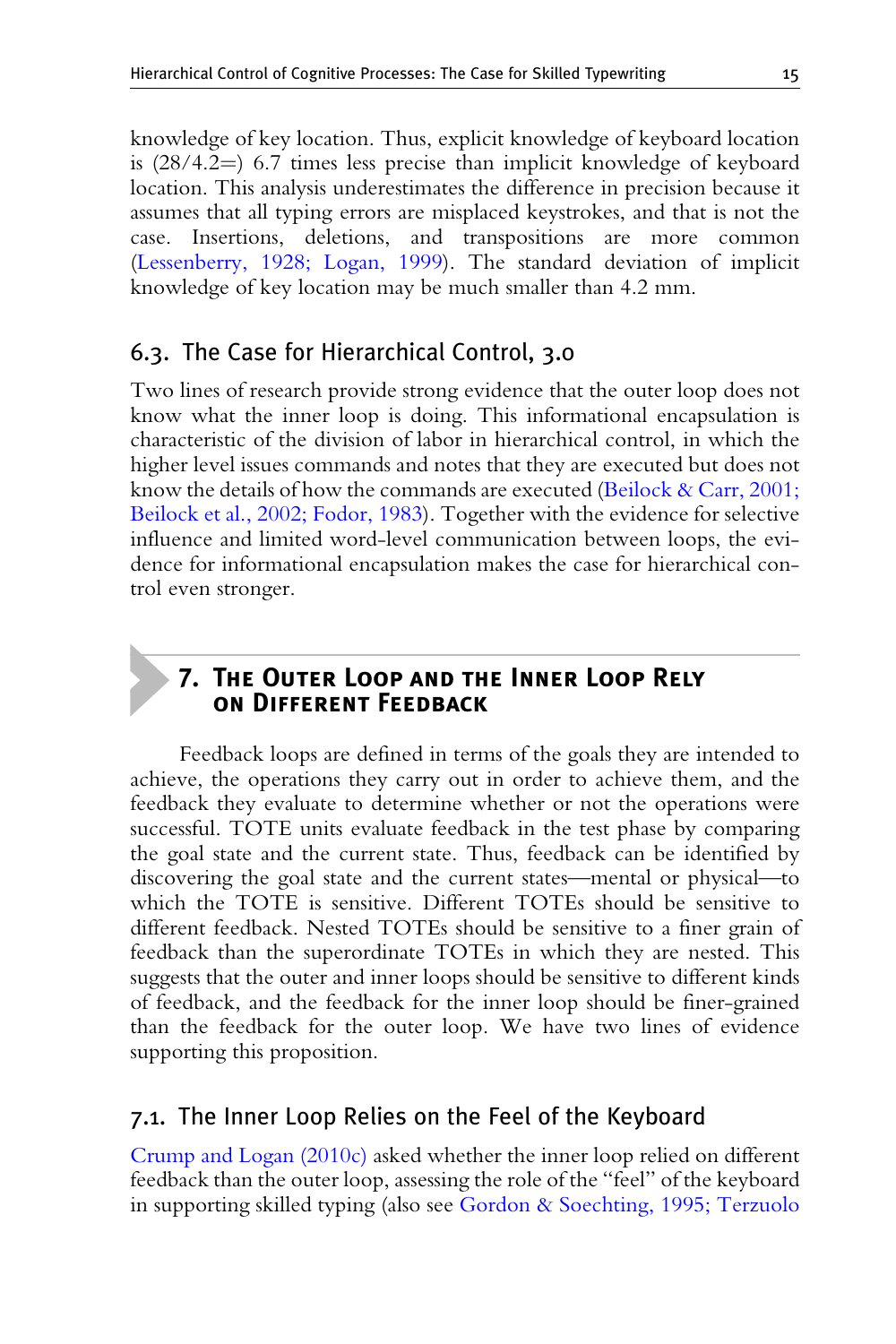[& Viviani, 1980\)](#page-24-0). Our research was motivated in part by dueling intuitions from our own experience as typists about the role of the keyboard in skilled typing. On the one hand, we find it very difficult to type in the air or on a tabletop without a keyboard to support our typing. This suggests that the feel of the keyboard is essential. On the other hand, we believe that typing is a general skill that can be transferred readily to new keyboards. Otherwise, we would be reluctant to buy new computers or switch between keyboards on desktops and laptops. However, commercial keyboards are very similar, with keys of similar sizes at similar distances in similar layouts. Transfer outside of these familiar parameters may be difficult. Ultimately, the question is empirical, so we designed an experiment to test it.

[Crump and Logan \(2010c\)](#page-24-0) had typists type words on a regular keyboard and on "deconstructed" keyboards that successively removed familiar tactual and proprioceptive cues. First, we removed the keys from a regular keyboard and had typists type on the rubber buttons underneath them. This removes the usual tactual feedback while still providing the resistance or "give" of the regular keyboard, which the rubber buttons provide. Relative to the regular keyboard, the response time slowed by 144 ms (21%), interkeystroke interval slowed by 117 ms/keystroke (75%), and error probability increased by 0.08 (62%). Then, we removed the buttons and had typists type on the flat plastic panel underneath the buttons, in which the circuitry is embedded. This removes the resistance of the keyboard as well as the feel of the keys. Relative to the regular keyboard, the response time slowed by 296 ms (43%), interkeystroke interval slowed by 321 ms/keystroke (207%), and error probability increased by 0.23 (175%). Finally, we tested the typists on a commercially available laser projection keyboard that projected a life-size image of the keyboard on a tabletop. Like the flat keyboard, the laser keyboard removes the feel of the keys and the resistance of the buttons. Relative to the regular keyboard, the response time increased by 323 ms (47%), interkeystroke interval increased by 160 ms/ keystroke (103%), and error probability increased by 0.28 (207%). Similar effects were found in typing paragraphs. Typing speeds were 76, 52, 30, and 43 words per minute on the regular, button, flat, and laser keyboards, respectively. These large disruptions suggest that the feel of the keyboard is an important source of feedback that supports inner-loop performance.

As a further test of the importance of feedback from the keyboard, we had 61 typists place their fingers on a blank piece of paper as they would if they were resting on the home row, and we traced the outline of their fingertips. The outline was curved, following the natural contour of the fingertips, and not straight, as it would be if the fingers were resting on the keyboard. The mean discrepancy from a straight line was 12.5 mm, which is about two thirds of the distance between the home row and the top or bottom row. This suggests that the feel of the keyboard is important in maintaining the proper alignment of the fingers on the keys.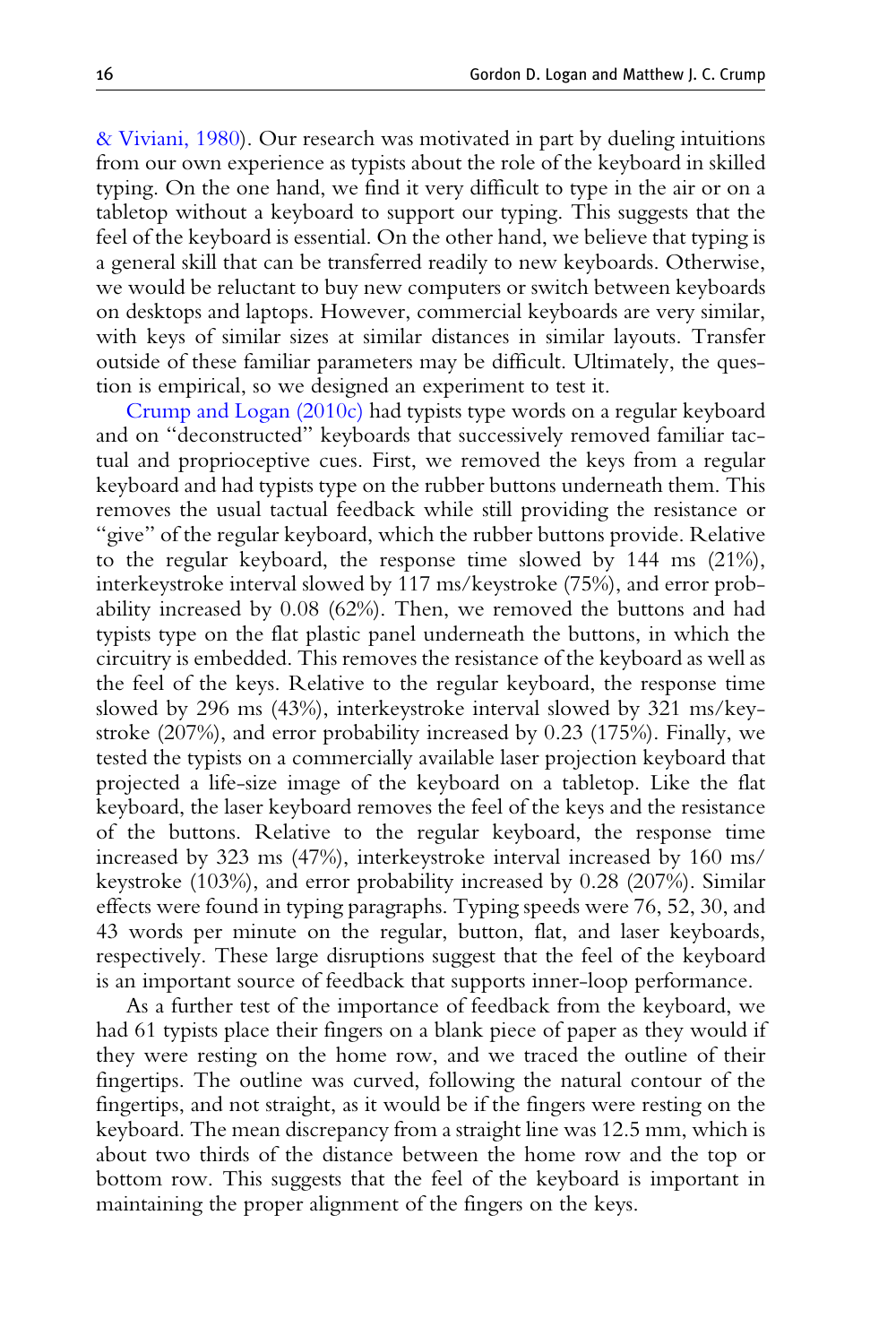## 7.2. The Outer Loop Relies on the Appearance of the Screen

An important function of a feedback loop is to detect errors in performance. The processes that implement the operate phase of a TOTE may not always reduce the discrepancy between the current state and the goal state. Sometimes they increase it. In tasks like typewriting, operations that increase the discrepancy between the current state and the goal state produce errors such as typing the wrong letter, omitting a letter that ought to be typed, or typing the right letters in the wrong order [\(Lessenberry, 1928; F. A. Logan,](#page-24-0) [1999](#page-24-0)). Typists must detect these errors and correct them ([Long, 1976;](#page-25-0) [Rabbitt, 1978](#page-25-0)).

The two-loop theory of typewriting claims that the outer loop and inner loop process different kinds of feedback, which implies that the two loops detect errors in different ways. The outer loop generates a series of words to be typed and so should monitor the accuracy with which words are typed. We suggest that it monitors the computer screen for the appearance of the intended word. If the intended word appears as it should, the outer loop assumes that it was typed correctly and moves on to the next word. If the intended word does not appear as it should, the outer loop assumes it was an error and asks the inner loop to make the screen look right. The inner loop generates a series of keystrokes and monitors proprioceptive and kinesthetic feedback to ensure that the right fingers moved to the right locations and struck the right keys. If the movements match intentions, typing should remain fast and fluent. If there is a mismatch, typing should slow down or stop.

To test these claims, [Logan and Crump \(2010\)](#page-25-0) had typists type single words and created mismatches between what typists actually typed and what appeared on the screen. We corrected errors that typists made, so the screen matched their intentions but their motor behavior did not, and we inserted errors that typists did not make, so their motor behavior matched their intentions but the screen did not. To measure outer-loop error detection, we had typists report whether or not they typed each word correctly. We assumed that the outer loop monitors the appearance of the screen and so would report corrected errors as correct responses and inserted errors as actual errors, showing cognitive illusions of authorship. Typists confirmed this prediction in an experiment with two alternative posterror responses (correct, error), calling corrected errors "correct" on more than 80% of the trials and inserted errors "error" on more than 70% of the trials, claiming authorship for the appearance of the screen even though it contradicted their motor behavior. In another experiment, we told typists we would correct some errors and insert some errors, and we gave them four alternative posterror responses (correct, error, corrected error, inserted error). We found cognitive illusions of authorship for corrected errors: typists were as likely to call them correct responses as corrected errors. We found no such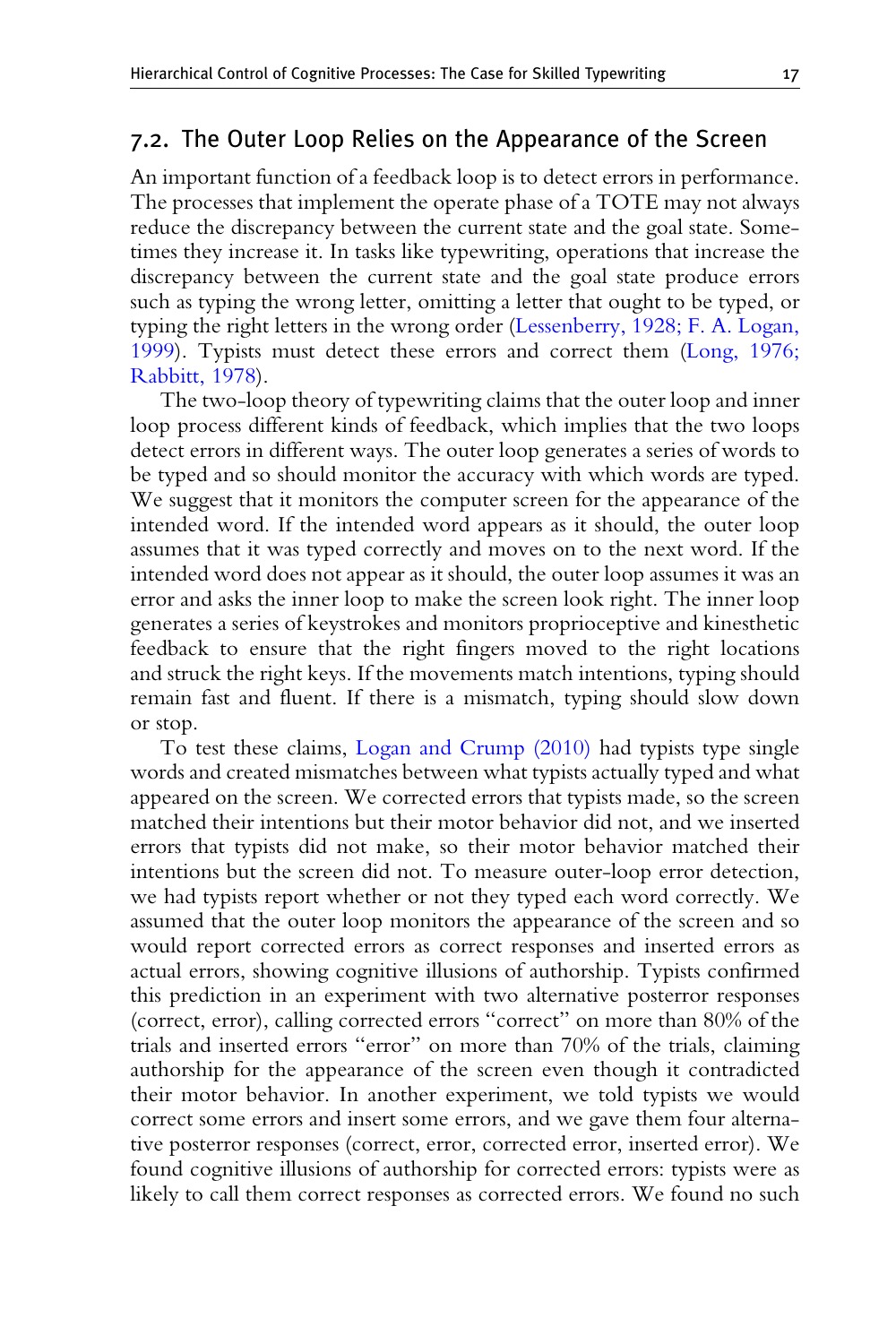illusion for inserted errors: typists called inserted errors "inserted errors" as often as they called actual errors "errors."

The inner loop was not susceptible to these cognitive illusions of authorship. We measured inner-loop error detection by assessing posterror slowing. People often slow down on trials after an error in choice response time tasks ([Laming, 1968; Rabbitt, 1966](#page-24-0)) and typists slow down after erroneous keystrokes [\(Gordon & Soechting, 1995\)](#page-24-0). We found posterror slowing for actual errors and corrected errors but no posterror slowing after inserted errors. Thus, the inner loop knew the truth behind the illusion of authorship.

The contrast between explicit error reports and posterror slowing suggests a dissociation between outer-loop and inner-loop error detection. Explicit reports of correct responses occurred both with actual correct responses, which produced no posterror slowing (since there were no errors), and with corrected errors, which produced posterror slowing. Explicit reports of erroneous responses occurred both with actual errors that exhibited posterror slowing and with inserted errors that exhibited no posterror slowing. This dissociation provides further support for our distinction between the outer loop and the inner loop.

## 7.3. The Case for Hierarchical Control, 4.0

Two lines of research provide strong evidence that the outer loop and inner loop rely on different kinds of feedback. Reliance on different feedback is strong evidence that the two loops engage in different computations, which supports the claim that they are different processes. Together with the evidence for selective influence, limited word-level communication, and informational encapsulation, the evidence for reliance on different feedback makes a strong case for hierarchical control in typewriting. Coupled with more detailed analyses of the computations involved inside the two loops ( [John, 1996;](#page-24-0) [Rumelhart & Norman, 1982; Salthouse, 1986; Wu & Liu, 2008](#page-24-0)), our case for hierarchical control of typewriting is complete and compelling.

# 8. Beyond Typewriting

# 8.1. Hierarchical Control in Other Skills

Can the case for hierarchical control in typewriting be generalized to other skills? The answer depends on how unique typewriting is in the range of skills humans are capable of performing. Typing is like other skills in that proficiency is attained only after extensive practice. Our typists had 11 years of practice, logging in the 10,000 h necessary for truly expert performance (Ericsson, Krampe, & Tesch-Römer, 1993). Large amounts of practice may be necessary to develop the autonomy and modularity we see in inner-loop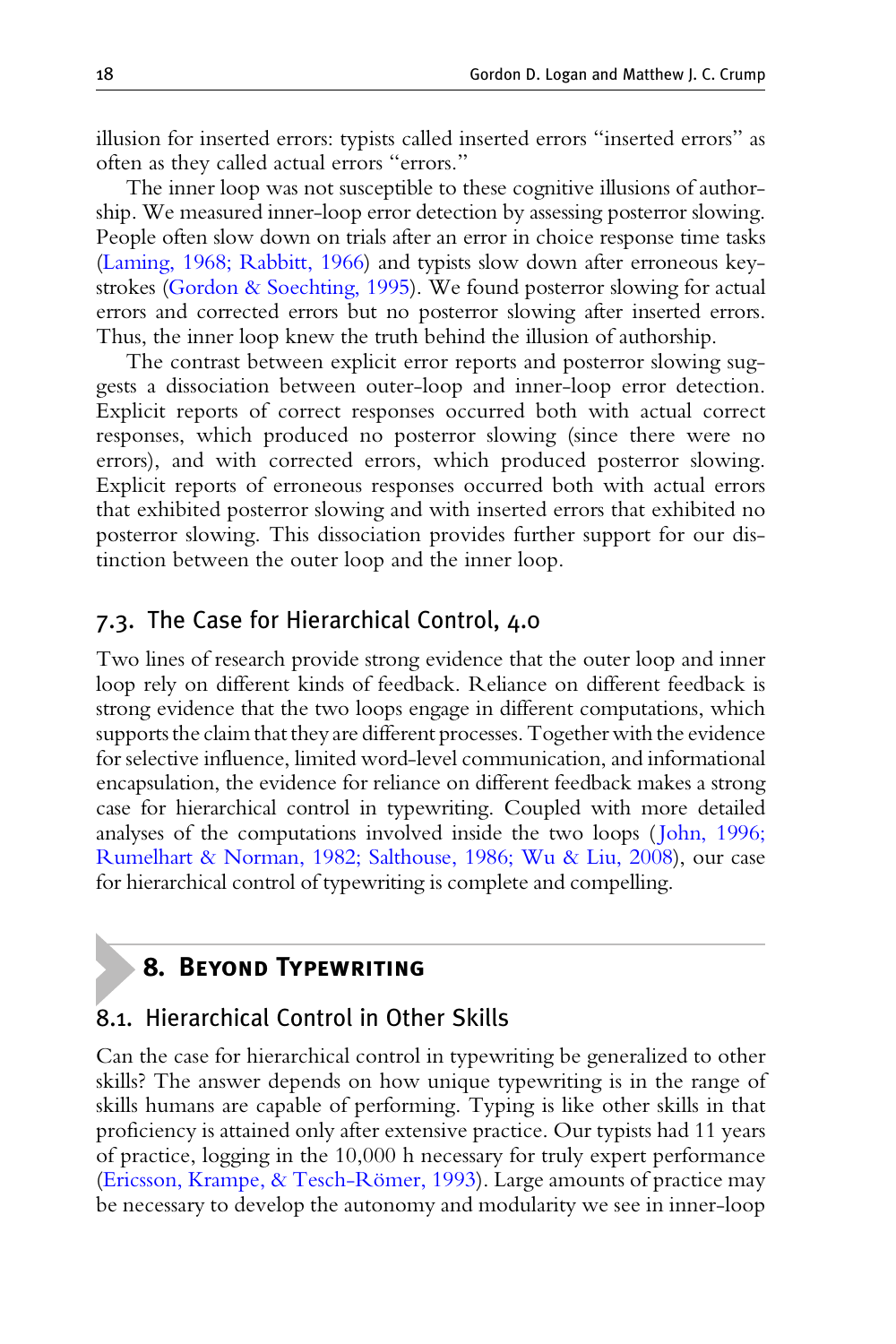processing. Hierarchical control may be seen in other skills that involve similar amounts of practice.

Typewriting may be different from other skills in that it is grafted onto preexisting skills that are already well developed. Children learn to speak around 2 years of age and learn to read around 5 or 6 years of age. Their reading skills are grafted onto well-developed language skills, providing a new input modality. Our survey of typists suggests that children learn to type around 10 years of age, when language skills are quite sophisticated and reading skills are well developed. Typing skill is grafted onto these preexisting skills, providing a new output modality. We believe that this developmental history invites the development of modular typing skill, grafting a new inner loop onto a preexisting outer loop. Hierarchical control may be seen in other skills that graft new inputs or outputs onto preexisting skills. Grafting new skills onto old ones may be sufficient to develop hierarchical control but it may not be necessary. Speech production is controlled hierarchically, although it develops at the same time as language comprehension ([Dell, 1986; Levelt et al., 1991\)](#page-24-0).

Typewriting may be different from other skills in that it is the result of performance that matters and not the performance itself. The end product of typing is an external text that conveys an intended meaning. The effort involved in producing the product does not matter much as long as the product looks as it should. Thus, the outer-loop processes that generate the intended meaning need not be concerned with the inner-loop processes that translate it into keystrokes. Skill at playing music is different from typewriting in that the performance itself matters more than the plan that generates it. The expressive aspect of music results directly from the nuances of the physical interaction of the musician's effectors with the instrument. Guitar players evoke emotion with timing, vibrato, and bending and sliding notes ( [Juslin,](#page-24-0) Karlsson, Lindström, Friberg, & Schoonderwaldt, 2006). Piano players evoke emotion by varying timing and striking the keys gently or robustly (Repp  $\&$ [Knoblich, 2004; Shaffer, Clarke, & Todd, 1985](#page-26-0)). The outer loop is directly concerned with inner-loop processes to be sure they convey the intended emotion. Thus, musicians may be more aware of what their fingers are doing than typists are. A strong case can be made for hierarchical control in skilled musical performance [\(Palmer, 1997; Shaffer, 1982](#page-26-0)), but the inner loop may not be as modular and informationally encapsulated as it is in typewriting.

## 8.2. Hierarchical Control, Automaticity, Procedural Memory, and Implicit Knowledge

For better or for worse, a large amount of psychology is built around binary distinctions [\(Newell, 1973; Platt, 1964](#page-26-0)). Indeed, our distinction between the outer loop and the inner loop offers another one. Historically, three binary distinctions have been important in the psychology of skill: automatic and controlled processing ([Shiffrin & Schneider, 1977](#page-26-0)), declarative and procedural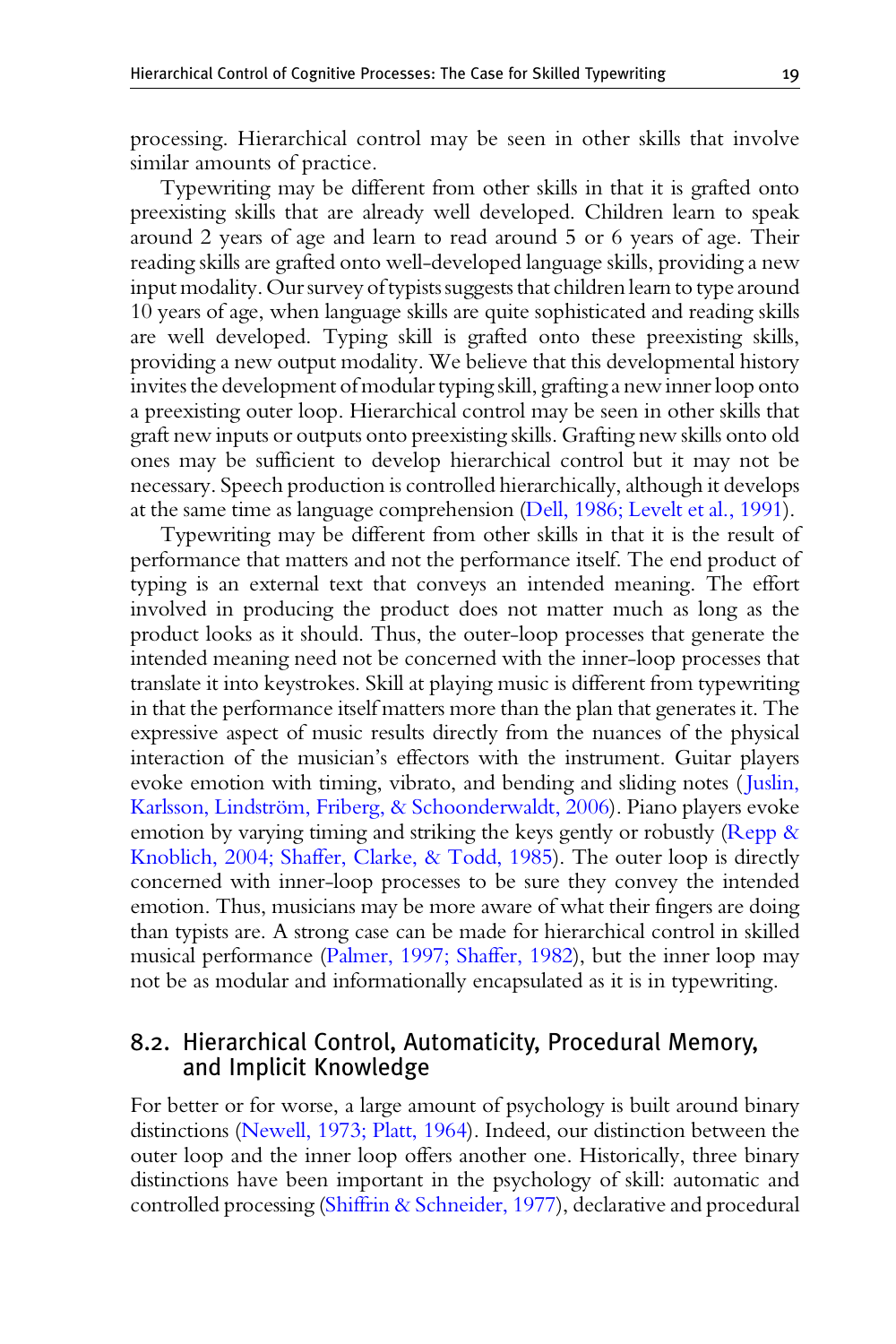memory [\(Cohen & Squire, 1980](#page-23-0)), and explicit and implicit knowledge ([Roediger, 1990](#page-26-0)). How do these ideas relate to the idea of hierarchical control?

It is tempting to say that the outer loop is controlled and the inner loop is automatic. Indeed, the outer loop controls the inner loop and the inner loop is relatively autonomous. However, we believe there are automatic and controlled components in both loops. Our theory shifts the emphasis from whether processes are controlled to how processes are controlled. Both loops are controlled because they are willfully directed toward goals, but they control different things (relying on different feedback; [Crump &](#page-24-0) [Logan, 2010c; Logan & Crump, 2010](#page-24-0)). Both loops have automatic processes (e.g., lexical activation: [Levelt, 1989](#page-25-0); finger movements: [Gordon](#page-24-0) [et al., 1994\)](#page-24-0), but the processes are controlled in that they serve larger goals ([Bargh & Ferguson, 2000](#page-23-0)) and can be interrupted easily [\(Logan,](#page-25-0) [1982; Long, 1976; Rabbitt, 1978; Salthouse & Saults, 1987\)](#page-25-0).

Similar considerations apply to the distinctions between declarative and procedural memory, and between explicit and implicit knowledge. The inner loop is a paradigm case of procedural memory, but the language comprehension and generation processes in the outer loop also involve procedural memory [\(Levelt, 1989](#page-25-0)). Much of the knowledge in the inner loop is implicit, but it can be made explicit easily (although typists may have to slow down to do so; [Logan & Crump, 2009\)](#page-25-0), and much of the knowledge in the outer loop is implicit as well. Indeed, skilled performers often have more explicit knowledge about their skill than novices do [\(Beilock & Carr, 2001\)](#page-23-0), although that knowledge may not be used directly to control performance. As with controlled and automatic processing, the key question in skilled performance is not whether memory is declarative or procedural or whether knowledge is explicit or implicit, but rather, how declarative and procedural memory, and explicit and implicit knowledge support performance. All the three binary distinctions were developed to address simpler tasks than typewriting, which typically involved single responses to single stimuli. We should not expect distinctions developed for simple tasks to generalize transparently to complex tasks like typewriting. The distinctions may apply to simple components of complex skills, but the components must be organized and coordinated to produce complex behavior, and that may require new concepts and new distinctions like TOTE theory [\(Miller et al., 1960](#page-25-0)), two-loop theory ([Logan](#page-25-0) [& Crump, 2009\)](#page-25-0), and computational theories of typewriting ( [John, 1996;](#page-24-0) [Rumelhart & Norman, 1982; Salthouse, 1986; Wu & Liu, 2008](#page-24-0)). Complex tasks may require more complex explanations.

#### 8.3. The Development of Hierarchical Control

Skills like typewriting are acquired, so the hierarchical control they entail must develop during skill acquisition. It is not clear how this happens. [Bryan](#page-23-0) [and Harter \(1899\)](#page-23-0) documented plateaus in learning skill at sending and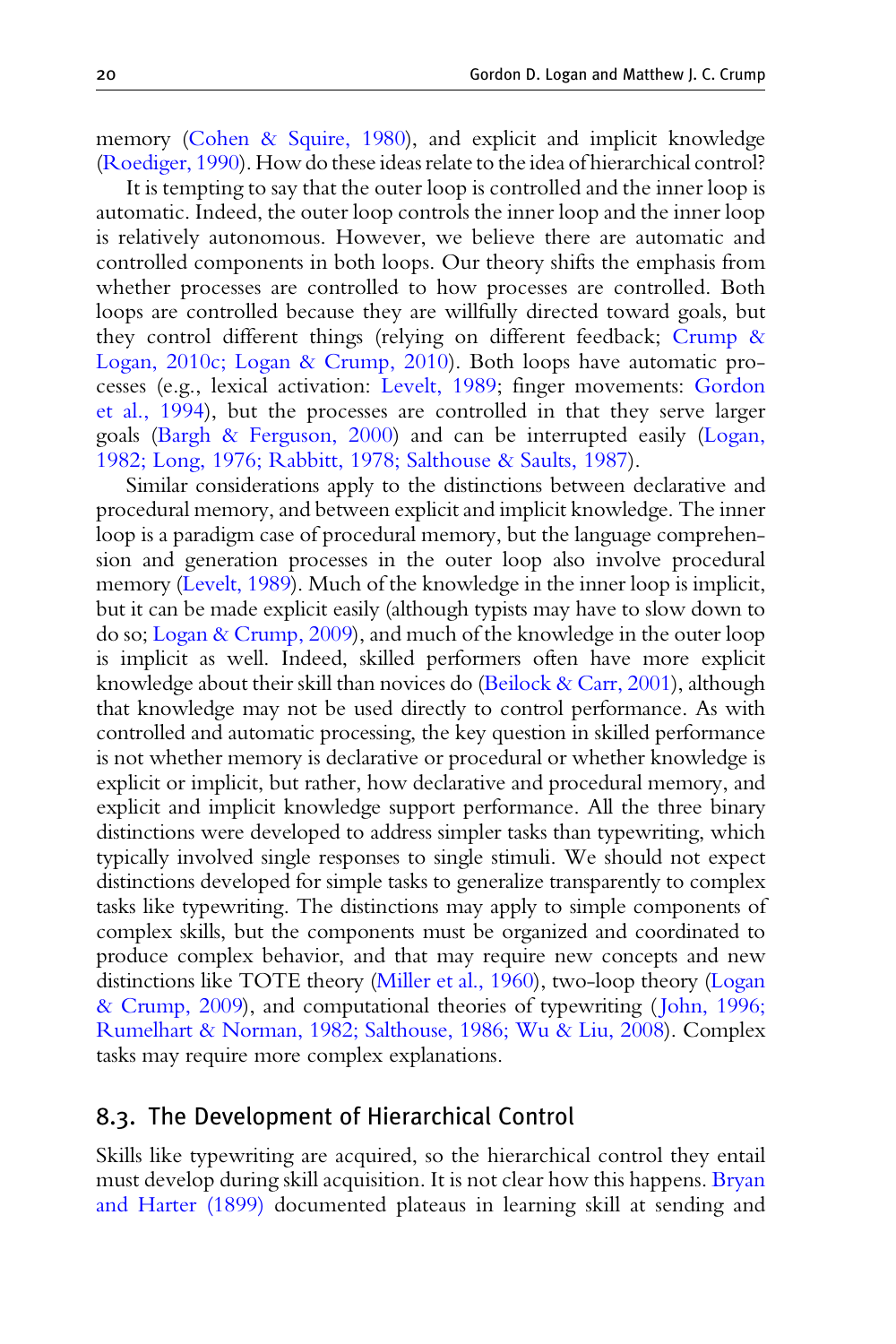receiving Morse code in telegraphers and argued that other complex skills should show similar plateaus (see [LaBerge & Samuels, 1974](#page-24-0)). Improvements in the speed of sending and receiving messages occurred in steps as telegraphers learned letters, then words, and then phrases. Bryan and Harter interpreted the plateaus as indicating a hierarchy of habits, which implies hierarchical control, so we might see similar plateaus when other hierarchical skills are acquired. However, [Keller \(1958\)](#page-24-0) reviewed skill acquisition studies that had been published in the years following [Bryan and Harter](#page-23-0) and found little objective evidence for plateaus in the learning curves. Plateaus may be a subjective phenomenon.

[Newell and Rosenbloom \(1981\)](#page-26-0) proposed a theory of skill acquisition for hierarchically structured tasks. They argued that lower-level chunks were smaller than higher-level chunks and would repeat more often in the task environment. Consequently, lower-level chunks should be learned faster than higher-level chunks. [MacKay \(1982\)](#page-25-0) proposed a theory of skill acquisition based on strengthening connections that made the opposite prediction. He argued that learning was proportional to the difference between current strength and the maximum strength, and that this difference was greater for higher-level structures than for lower-level structures. Thus, there should be greater learning at higher levels of the hierarchy.

It is not clear what these theories would predict for typewriting. As we noted earlier, typing skill is grafted onto preexisting language skills, so the higher-level chunks and structures may already be learned before lowerlevel hand and finger skills are acquired. In learning one's first musical instrument, higher-level structures involving musical phrases, scales, and keys may develop at the same time as lower-level skills that connect one's effectors to the instrument.

[Anderson \(1982, 1987\)](#page-23-0) proposed a theory of skill acquisition based on the idea of collapsing a series of steps into a single step, which he called "composition." In his theory, composition can operate at a single level, in which the steps in the series simply drop out (e.g., instead of counting to determine that  $2 + 3 = 5$ , we simply remember the answer). It can also describe hierarchical skills, in which control of a sequence of actions is passed down from the cognitive system to the motor system. Anderson offers the example of dialing a phone number. As it becomes familiar, we may no longer think of the individual numbers; instead, we think of calling the person and let our fingers take care of the numbers. This proposal is unsatisfactory for understanding skills like typewriting, in which the important thing to explain is the way the motor system manages to execute a sequence of responses.

At present, we know for sure that hierarchical skills can be acquired with practice, we are reasonably sure that extensive practice is necessary to develop them, and we have several theories of skill acquisition that may be helpful in understanding how hierarchical control develops. However,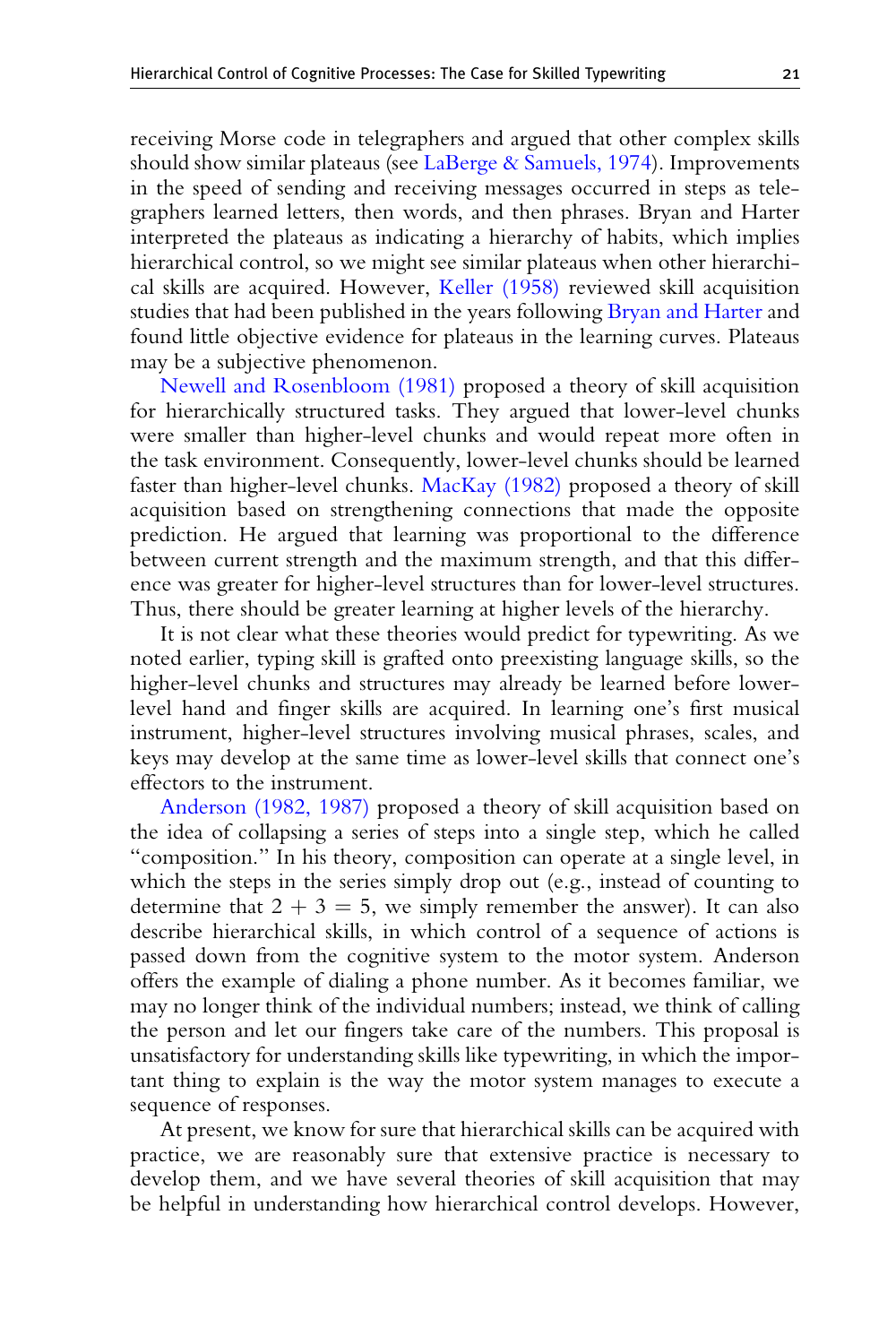we do not yet have a satisfactory explanation. The acquisition of typing skill may be harder to understand nowadays because people begin to acquire typing skill when they are children, so changes in skill are confounded with large changes in development. One strategy is to degrade skill by degrading the input (having skilled typists type nonwords; [Crump & Logan, 2010b](#page-24-0)) or by degrading the output (having skilled typists type on flat keyboards; [Crump & Logan, 2010a, 2010c](#page-24-0)). These degradations may push skilled typists back toward the beginning of the learning curve to a point at which their typing is no longer controlled hierarchically. If so, then training with degraded inputs and outputs may allow us to observe the development of hierarchical control in adult subjects (for a similar strategy for studying the acquisition of skill at arithmetic, see [Zbrodoff, 1995\)](#page-27-0).

#### 8.4. Nested Control Loops in Everyday Cognition

Nested control loops may be at work in many kinds of cognition. The inner loops take care of immediate goals, while the outer loops ensure that broader goals are satisfied. Our analysis has focused on skills like typewriting that require years of practice to attain proficiency, but nested control loops may be created ad hoc when they are required. A central tenet in theories of cognitive control is that executive processes are flexible, allowing us to address new situations coherently and solve novel problems expeditiously ([Logan, 1985; Miller & Cohen, 2001; Monsell, 1996; Shiffrin & Schneider,](#page-25-0) [1977\)](#page-25-0). The ability to create ad hoc control loops fits well with this tenet.

Our use of language provides examples of ad hoc nested control loops. In a conversation, the inner loop may ensure that sentences express the intended meaning, while the outer loop ensures that the point of the conversation gets across. When meeting a new person, the inner loop lets us talk coherently, while the outer loop lets us make a good impression. In negotiation, the inner loop may raise issues and debate points made by the other party, while the outer loop addresses a hidden agenda. The specific goals may be ones we have never addressed before ([Chomsky, 1959](#page-23-0)), yet we accomplish them with some degree of satisfaction.

An interesting possibility is that we create outer loops as we need them. Most of the time, we may be "middle management," carrying out tasks without much regard for higher goals. But when something unusual occurs, like an error, an interruption, or a crisis, we may step back and consider how our activity relates to higher goals ([Vallacher & Wegner, 1987\)](#page-27-0). We may not think much about the route home, but an accident on the road ahead may prompt us to create a new plan. We may not think much about survival while writing a chapter, but a fire alarm may revise our priorities. The outer loop may be dormant until we need it, or it may not even exist until we create it on the fly.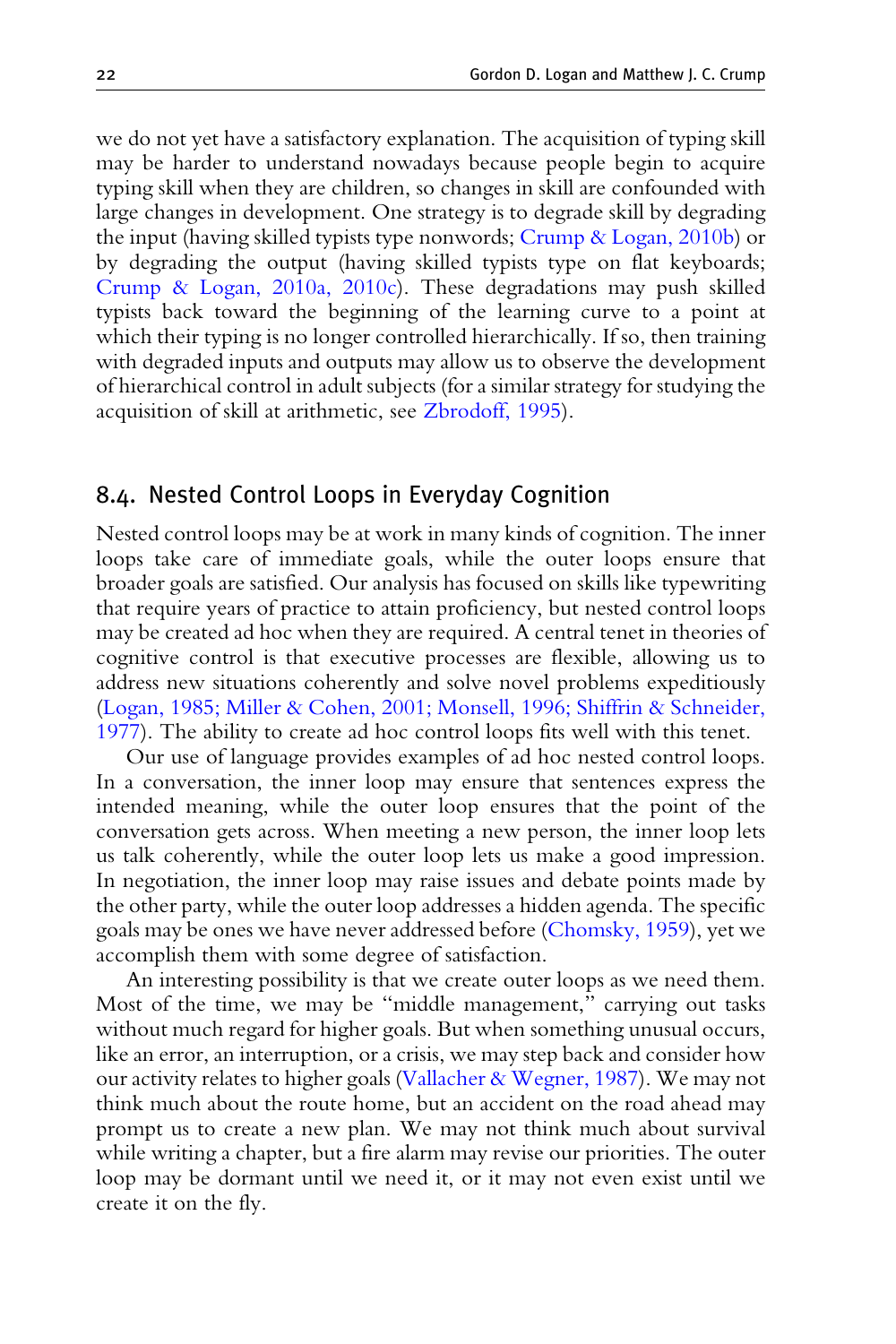<span id="page-23-0"></span>The idea of nested control loops may even provide some insight into the quest for the meaning of life. We may feel our lives are meaningful when we are pursuing intermediate goals so actively that we do not have time to consider whether we are fulfilling higher-level goals. We may be happier as middle managers [\(Frankl, 1959](#page-24-0)). When we reflect on higherlevel goals, we may find nothing of value ("Daddy, I don't want to go to Europe." "Shut up and keep swimming.") or we may invent ad hoc goals to justify our existence. For now, we are happy to work toward the goal of finishing this chapter. What then?!!

#### ACKNOWLEDGMENTS

This research was supported by grants BCS 0646588 and BCS 0957074 from the National Science Foundation.

#### **REFERENCES**

- Anderson, J. R. (1982). Acquisition of cognitive skill. Psychological Review, 89, 369–406.
- Anderson, J. R. (1987). Skill acquisition: Compilation of weak-method problem solutions. Psychological Review, 94, 192–210.
- Arrington, C. M., & Logan, G. D. (2004). The cost of a voluntary task switch. Psychological Science, 15, 610–615.
- Badre, D. (2008). Cognitive control, hierarchy, and the rostro-caudal organization of prefrontal cortex. Trends in Cognitive Sciences, 12, 193–200.
- Bargh, J. A., & Ferguson, M. J. (2000). Beyond behaviorism: On the automaticity of higher mental processes. Psychological Bulletin, 126, 925–945.
- Beilock, S. L., & Carr, T. H. (2001). On the fragility of skilled performance: What governs choking under pressure? Journal of Experimental Psychology: General, 130, 701–725.
- Beilock, S. L., Carr, T. H., MacMahon, C., & Starkes, J. L. (2002). When paying attention becomes counterproductive: Impact of divided versus skill-focused attention on novice and experienced performance of sensorimotor skills. Journal of Experimental Psychology: Applied, 8, 6–16.
- Botvinick, M., & Plaut, D. C. (2004). Doing without schema hierarchies: A recurrent connectionist approach to normal and routine sequential action. Psychological Review, 111, 395–429.
- Botvinick, M., & Plaut, D. C. (2006). Such stuff as habits are made on: A reply to Cooper and Shallice (2006). Psychological Review, 113, 917–927.
- Bryan, W. L., & Harter, N. (1899). Studies of the telegraphic language. The acquisition of a hierarchy of habits. Psychological Review, 6, 345-375.
- Chomsky, N. (1959). Review of Skinner's Verbal Behavior. Language, 35, 26–58.
- Cohen, N. J., & Squire, L. R. (1980). Preserved learning and retention of pattern-analyzing skill in amnesia: Dissociation of knowing how and knowing that. Science, 210, 207–210.
- Coles, M. G. H. (1989). Modern mind reading: Psychophysiology, physiology, and cognition. Psychophysiology, 26, 251–269.
- Cooper, R., & Shallice, T. (2000). Contention scheduling and the control of routine activities. Cognitive Neuropsychology, 17, 297–338.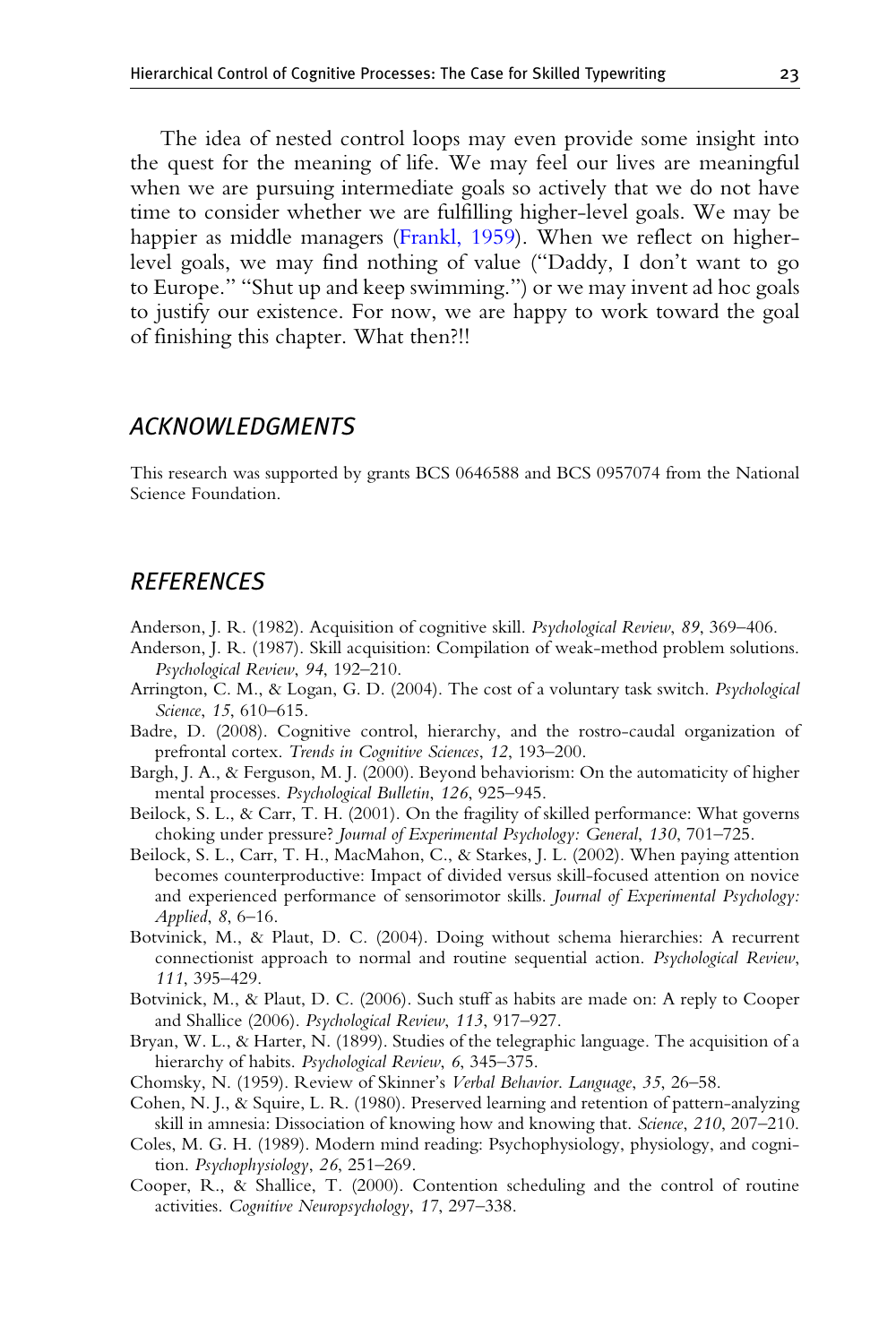- <span id="page-24-0"></span>Cooper, R. P., & Shallice, T. (2006a). Hierarchical schemas and goals in the control of sequential behavior. Psychological Review, 113, 887–916.
- Cooper, R. P., & Shallice, T. (2006b). Structured representations in the control of behavior cannot be so easily dismissed: A reply to Botvinick and Plaut (2006). Psychological Review, 113, 929–931.
- Crump, M. J. C., & Logan, G. D. (2010a). Episodic contributions to sequential control: Learning from a typist's touch. Journal of Experimental Psychology: Human Perception and Performance, 36, 662–672.
- Crump, M. J. C., & Logan, G. D. (2010b). Hierarchical control and skilled typing: Evidence for word level control over the execution of individual keystrokes. Journal of Experimental Psychology: Learning, Memory and Cognition, 36, 1369–1380.
- Crump, M. J. C., & Logan, G. D. (2010c). Warning, this keyboard will de-construct: The role of the keyboard in skilled typewriting. Psychonomic Bulletin & Review, 17, 394–399.
- Dell, G. S. (1986). A spreading-activation theory of retrieval in sentence production. Psychological Review, 93, 283–321.
- Ericsson, K. A., Krampe, R. Th., & Tesch-Römer, C. (1993). The role of deliberate practice in the acquisition of expert performance. Psychological Review, 100, 363–406.
- Fendrick, P. (1937). Hierarchical skills in typewriting. Journal of Educational Psychology, 28, 609–620.
- Flanders, M., & Soechting, J. F. (1992). Kinematics of typing: Parallel control of the two hands. Journal of Neurophysiology, 67, 1264–1274.
- Fodor, J. A. (1983). The modularity of mind. Cambridge, MA: MIT Press.
- Frankl, V. E. (1959). Man's search for meaning: An introduction to logotherapy. Boston, MA: Beacon Press.
- Garner, W. R., Hake, H., & Eriksen, C. W. (1956). Operationism and the concept of perception. Psychological Review, 63, 149–159.
- Gentner, D. R. (1987). Timing of skilled motor performance: Tests of the proportional duration model. Psychological Review, 94, 255–276.
- Gentner, D. R., Larochelle, S., & Grudin, J. (1988). Lexical, sublexical, and peripheral effects in skilled typewriting. Cognitive Psychology, 20, 524–548.
- Gordon, A. M., Casabona, A., & Soechting, J. F. (1994). The learning of novel finger movement sequences. Journal of Neurophysiology, 72, 1596–1610.
- Gordon, A. M., & Soechting, J. F. (1995). Use of tactile afferent information in sequential finger movements. Experimental Brain Research, 107, 281–292.
- Hershman, R. L., & Hillix, W. A. (1965). Data processing in typing. Human Factors, 7, 483–492.
- Jasper, H. H. (1958). The ten-twenty electrode system of the International Federation. Electroencephalography and Clinical Neurophysiology, 10, 371–375.
- John, B. (1996). TYPIST: A theory of performance in skilled typing. Human-Computer Interaction, 11, 321–355.
- Juslin, P. N., Karlsson, J., Lindström, E., Friberg, A., & Schoonderwaldt, E. (2006). Play it again with feeling: Computer feedback in musical communication of emotions. Journal of Experimental Psychology: Applied, 12, 79–95.
- Keller, F. S. (1958). The phantom plateau. Journal of the Experimental Analysis of Behavior, 1, 1–13.
- LaBerge, D., & Samuels, S. J. (1974). Toward a theory of automatic information processing in reading. Cognitive Psychology, 6, 293–323.
- Laming, D. (1968). Information theory of choice-reaction times. London: Academic Press.
- Lashley, K. S. (1951). The problem of serial order in behavior. In L. A. Jeffress (Ed.), Cerebral mechanisms in behavior (pp. 112–136). New York: Wiley.
- Lessenberry, D. D. (1928). Analysis of errors. Syracuse, NY: Smith and Corona Typewriters, School Department.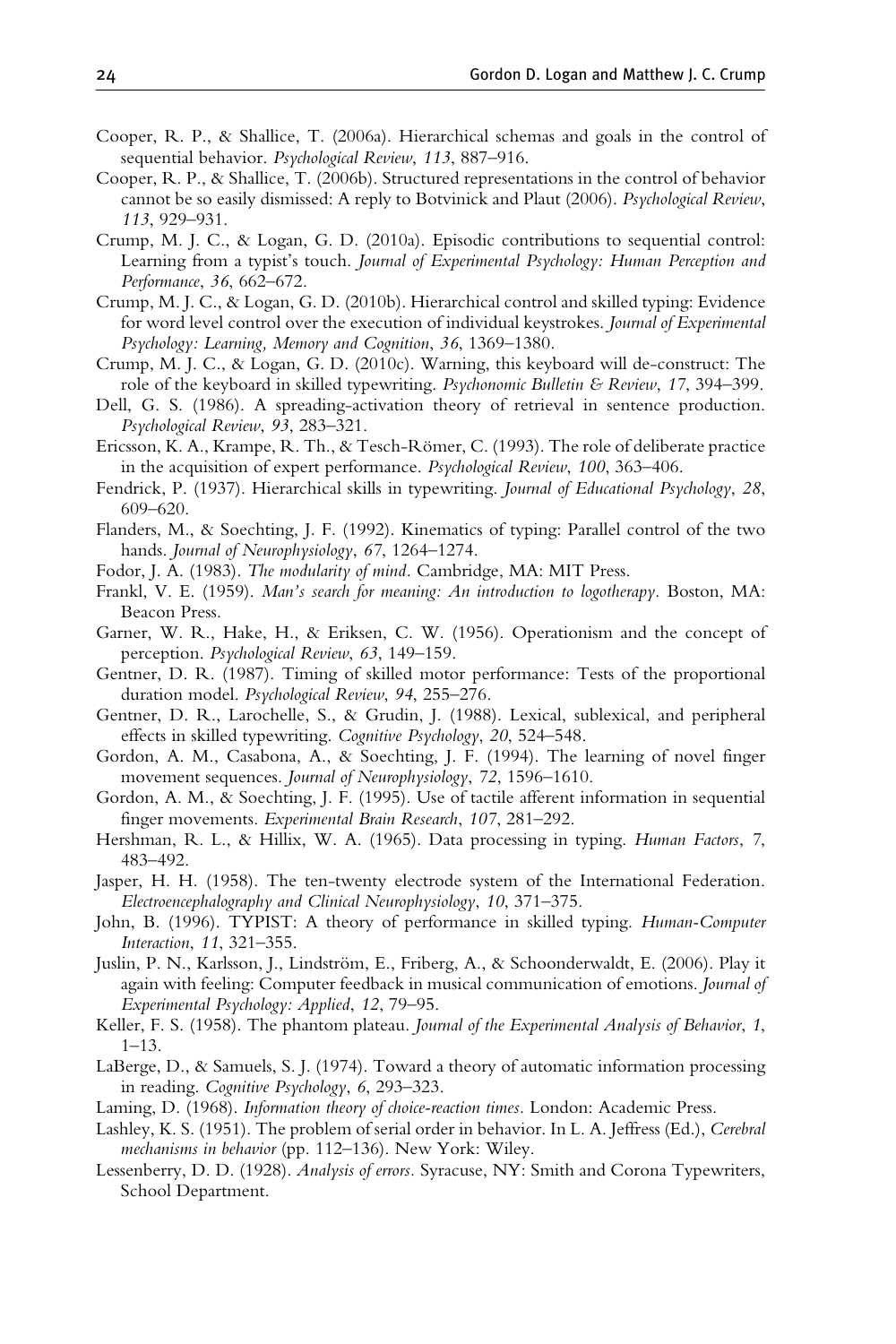- <span id="page-25-0"></span>Levelt, W. J. M. (1989). Speaking: From intention to articulation. Cambridge, MA: MIT Press.
- Levelt, W. J. M., Schriefers, H., Vorberg, D., Meyer, A. S., Pechmann, T., & Havinga, J. (1991). The time course of lexical access in speech production: A study of picture naming. Psychological Review, 98, 122–142.
- Liu, X., Crump, M. J. C., & Logan, G. D. (2010). Do you know where your fingers have been? Explicit knowledge of the spatial layout of the keyboard in skilled typists. Memory & Cognition, 38, 474–484, 138.
- Logan, G. D. (1982). On the ability to inhibit complex actions: A stop-signal study of typewriting. Journal of Experimental Psychology: Human Perception and Performance, 8, 778–792.
- Logan, G. D. (1985). Executive control of thought and action. Acta Psychologica, 60, 193–210.
- Logan, G. D. (1988). Toward an instance theory of automatization. Psychological Review, 95, 492–527.
- Logan, G. D. (1990). Repetition priming and automaticity: Common underlying mechanisms? Cognitive Psychology, 22, 1–35.
- Logan, F. A. (1999). Errors in copy typewriting. Journal of Experimental Psychology: Human Perception and Performance, 25, 1760–1773.
- Logan, G. D. (2003). Simon-type effects: Chronometric evidence for keypress schemata in typewriting. Journal of Experimental Psychology: Human Perception and Performance, 29, 741–757.
- Logan, G. D., Coles, M. G. H., & Kramer, A. F. (1996). Converging operations in the study of visual selective attention: Introduction. In A. F. Kramer, M. G. H. Coles, & G. D. Logan (Eds.), Converging operations in the study of visual selective attention (pp.  $xy-xxy$ ). Washington, DC: American Psychological Association.
- Logan, G. D., & Cowan, W. B. (1984). On the ability to inhibit thought and action: A theory of an act of control. Psychological Review, 91, 295–327.
- Logan, G. D., & Crump, M. J. C. (2009). The left hand doesn't know what the right hand is doing: The disruptive effects of attention to the hands in skilled typewriting. Psychological Science, 10, 1296–1300.
- Logan, G. D., & Crump, M. J. C. (2010). Cognitive illusions of authorship reveal hierarchical error detection in skilled typists. Science, 330, 683–686.
- Logan, G. D., & Gordon, R. D. (2001). Executive control of visual attention in dual-task situations. Psychological Review, 108, 393–434.
- Logan, G. D., Miller, A. E., & Strayer, D. L. (2011). Electrophysiological evidence for parallel response selection in skilled typists. Psychological Science, 22, 54–56.
- Logan, G. D., & Zbrodoff, N. J. (1998). Stroop type interference: Congruity effects in color naming with typewritten responses. Journal of Experimental Psychology: Human Perception and Performance, 24, 978–992.
- Long, J. (1976). Visual feedback and skilled keying: Differential effects of masking the printed copy and the keyboard. Ergonomics, 19, 93–110.
- MacKay, D. G. (1982). The problem of flexibility, fluency, and speed-accuracy tradeoff in skilled behavior. Psychological Review, 89, 483–506.
- Markman, A. B. (1999). Knowledge representation. Mahwah, NJ: Lawrence Erlbaum Associates.
- McNamara, T. P. (1986). Mental representations of spatial relations. Cognitive Psychology, 18, 87–121.
- Miller, E. K., & Cohen, J. D. (2001). An integrative theory of prefrontal cortex function. Annual Review of Neuroscience, 24, 167–202.
- Miller, G. A., Galanter, E., & Pribram, K. (1960). Plans and the structure of behavior. New York: Holt.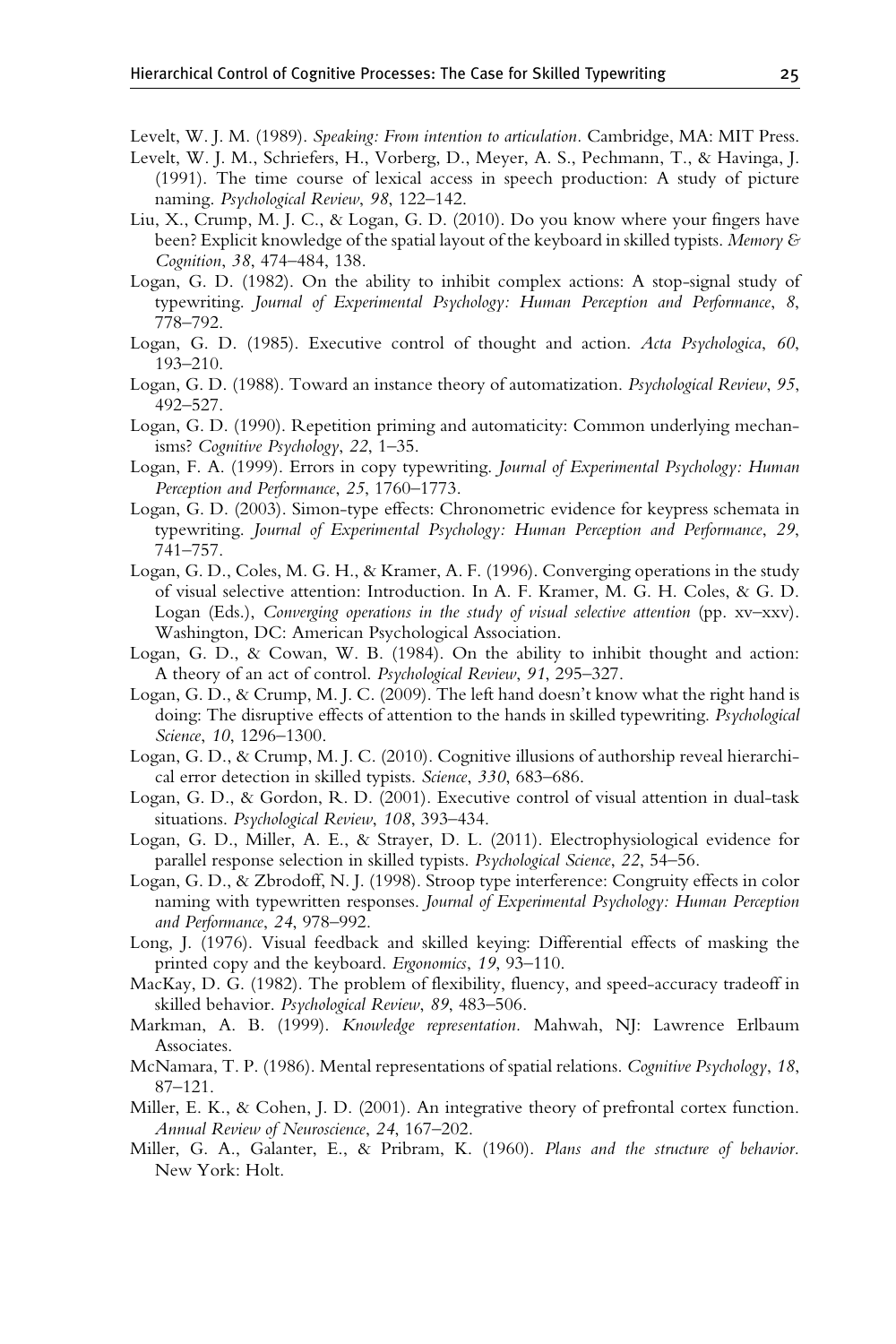- <span id="page-26-0"></span>Monsell, S. (1996). Control of mental processes. In V. Bruce (Ed.), Unsolved mysteries of the mind (pp. 93–148). Hove, England: Erlbaum.
- Newell, A. (1973). You can't play 20 questions with nature and win: Projective comments on the papers of this symposium. In W. G. Chase (Ed.), Visual information processing (pp. 283–308). New York: Academic Press.
- Newell, A., & Rosenbloom, P. S. (1981). Mechanisms of skill acquisition and the law of practice. In J. R. Anderson (Ed.), Cognitive skills and their acquisition (pp. 1–55). Hillsdale, NJ: Erlbaum.
- Norman, D. A., & Shallice, T. (1986). Attention to action: Willed and automatic control of behavior. In R. J. Davidson, G. E. Schwartz, & D. Shapiro (Eds.), Consciousness and selfregulation: Advances in research and theory (pp. 1–18). New York: Plenum.
- Novick, L. R., & Hurley, S. M. (2001). To matrix, network, or hierarchy: That is the question. Cognitive Psychology, 42, 158–216.
- Palmer, C. (1997). Music performance. Annual Review of Psychology, 48, 115–138.
- Platt, J. R. (1964). Strong inference. Science, 146, 347–353.
- Rabbitt, P. M. A. (1966). Errors and error correction in choice-response tasks. Journal of Experimental Psychology, 71, 264–272.
- Rabbitt, P. M. A. (1978). Detection of errors by skilled typists. Ergonomics, 21, 945–958.
- Rayner, K., & Clifton, C. (2009). Language processing in reading and speech perception is fast and incremental: Implications for event-related potential research. Biological Psychology, 80, 4–9.
- Repp, B. H., & Knoblich, G. (2004). Perceiving action identity: How pianists recognize their own performances. Psychological Science, 15, 604–609.
- Roediger, H. L. (1990). Implicit memory: Retention without remembering. American Psychologist, 45, 1043–1056.
- Rumelhart, D. E., & Norman, D. A. (1982). Simulating a skilled typist: A study of skilled cognitive-motor performance. Cognitive Science, 6, 1-36.
- Salthouse, T. A. (1986). Perceptual, cognitive, and motoric aspects of transcription typing. Psychological Bulletin, 99, 303–319.
- Salthouse, T. A., & Saults, J. S. (1987). Multiple spans in transcription typing. Journal of Applied Psychology, 72, 187–196.
- Schneider, D. W., & Logan, G. D. (2006). Hierarchical control of cognitive processes: Switching tasks in sequences. Journal of Experimental Psychology: General, 135, 623–640.
- Schneider, D. W., & Logan, G. D. (2007). Retrieving information from a hierarchical plan. Journal of Experimental Psychology: Learning, Memory and Cognition, 33, 1076–1091.
- Shaffer, L. H. (1973). Latency mechanisms in transcription. In S. Kornblum (Ed.), Attention and performance IV (pp. 435–448). New York: Academic Press.
- Shaffer, L. H. (1976). Intention and performance. Psychological Review, 83, 375–393.
- Shaffer, L. H. (1982). Rhythm and timing in skill. Psychological Review, 89, 109–122.
- Shaffer, L. H., Clarke, E. F., & Todd, N. P. (1985). Metre and rhythm in piano playing. Cognition, 20, 61–77.
- Shaffer, L. H., & Hardwick, J. (1968). Typing performance as a function of text. Quarterly Journal of Experimental Psychology, 20, 360–369.
- Shiffrin, R. M., & Schneider, W. (1977). Controlled and automatic human information processing: II. Perceptual learning, automatic attending, and a general theory. Psychological Review, 84, 127–190.
- Simon, J. R., & Small, A. M., Jr. (1969). Processing auditory information: Interference from an irrelevant cue. Journal of Applied Psychology, 53, 433–435.
- Soechting, J. F., & Flanders, M. (1992). Organization of sequential typing movements. Journal of Neurophysiology, 67, 1275–1290.